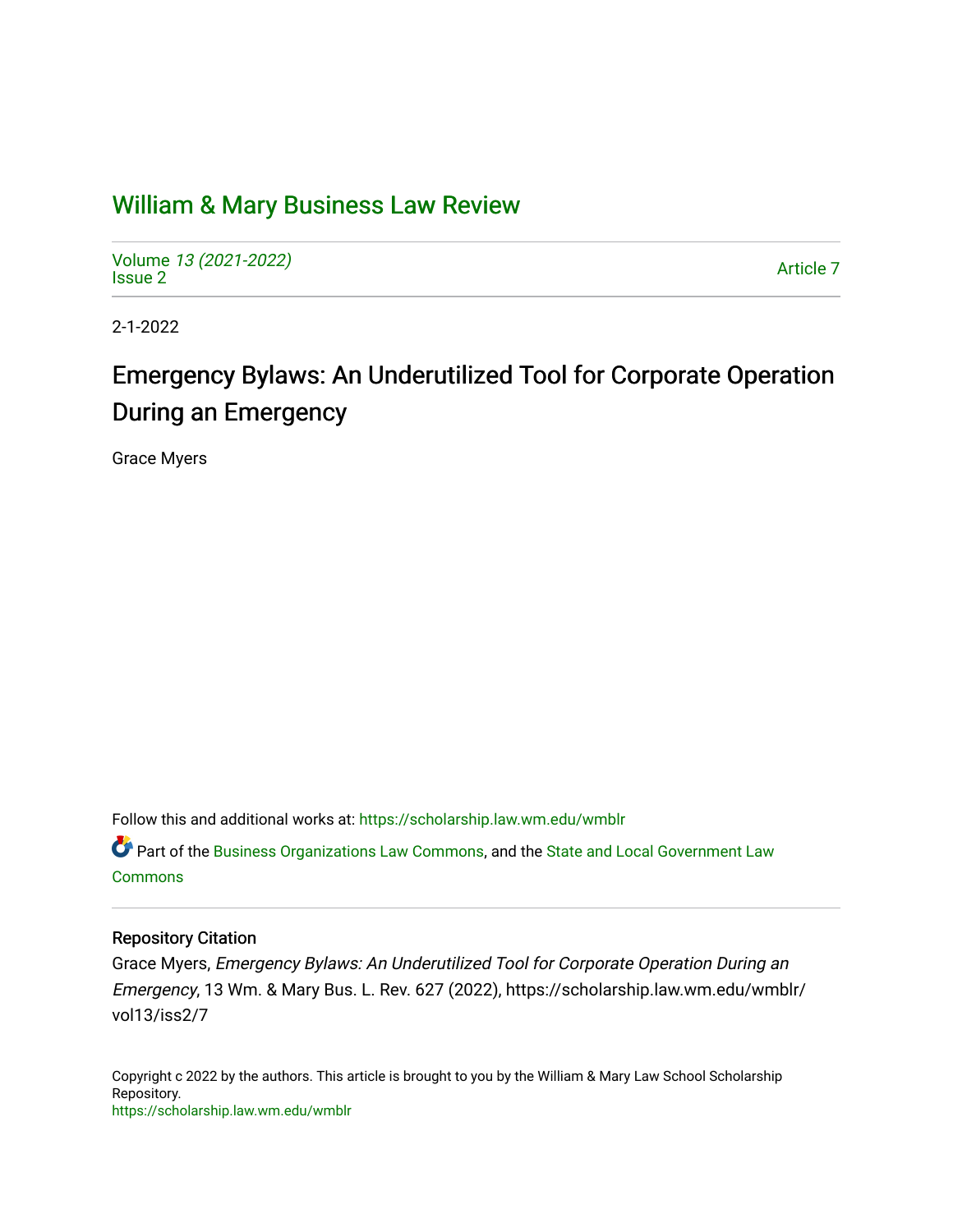# EMERGENCY BYLAWS: AN UNDERUTILIZED TOOL FOR CORPORATE OPERATION DURING AN EMERGENCY

# GRACE MYERS

#### ABSTRACT

*Emergency bylaws are an underutilized tool for corporate governance whose importance has been highlighted by COVID-19. Emergency bylaws can be included within corporations' bylaws and only operate during an "emergency" as defined by state statutes. These provisions usually give boards more agency to act during an emergency through mechanisms such as looser quorum and notice requirements. These provisions will be increasingly important during future pandemics, wars, and global warming. However, few corporations have these bylaws, and the current hodgepodge of state statutes hinders their adoption. The current state of emergency bylaws regulation and implementation raises some questions about shareholder rights and disclosure requirements. States should look to the newly updated Delaware Corporate Code provisions for a better model of regulation, and corporations should adopt provisions tailored to their needs.*

 JD Candidate, Class of 2022, William & Mary Law School; BA in Economics and French, Class of 2019, Hamilton College. I would like to thank my parents, Tim and Wendy Myers, for their unending support. I dedicate this to my late grandmother, Patricia Park, who was my biggest champion and always said that I wasn't allowed to forget her once I was a fancy, published writer. I don't think a note on emergency bylaws was quite what she meant, but I haven't once forgotten her.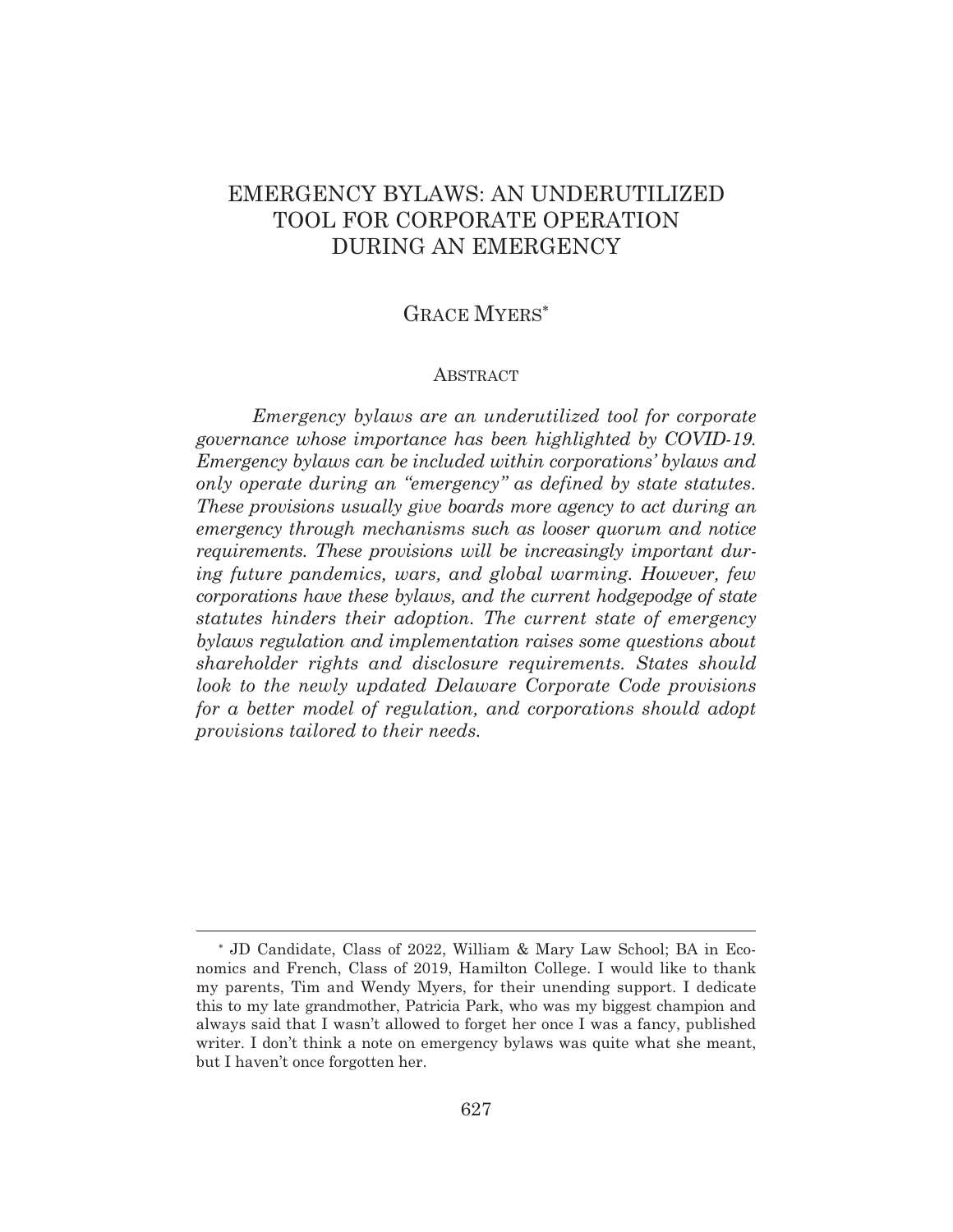# TABLE OF CONTENTS

| I. THE MBCA APPROACH TO EMERGENCY BYLAWS AND            |
|---------------------------------------------------------|
|                                                         |
| II. STATE APPROACHES TO EMERGENCY BYLAWS AND POWERS 633 |
| E. Timing of Emergency Bylaw Statute Adoption  640      |
| III. THE INCREASING NEED FOR EMERGENCY BYLAWS 640       |
| B. Terrorist Attacks, Wars, and Global Conflict  642    |
| IV. CONCERNS ABOUT EMERGENCY BYLAW STATUTES  646        |
| C. Disclosure of Emergency Bylaw Operation 649          |
| V. RECOMMENDATIONS FOR EMERGENCY BYLAW STATUTES 650     |
|                                                         |
|                                                         |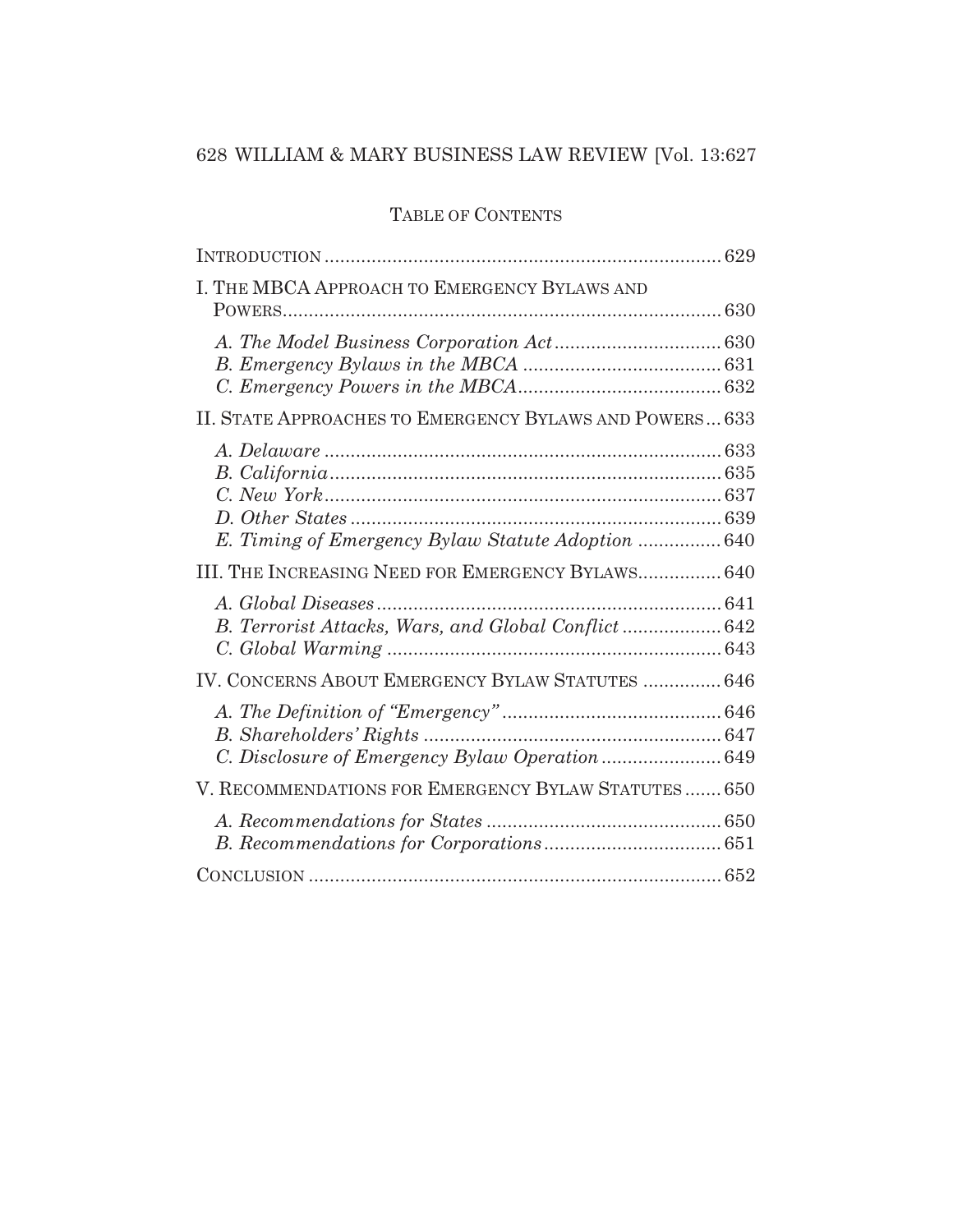### **INTRODUCTION**

The COVID-19 pandemic has shaken corporate governance and exposed weaknesses in how companies operate during an emergency, $<sup>1</sup>$  and yet one of the most powerful tools for governance</sup> during an emergency—emergency bylaws—receives little attention.2 Emergency bylaws are provisions that companies can incorporate into their bylaws to supersede certain normal bylaw provisions in the event of an emergency.3 These bylaws trigger (become operational) only during an emergency and cease to become operational once the emergency has ended.4 State law governs how emergency bylaws work and sets the definition of an emergency.5 Many states also have emergency powers statutes,<sup>6</sup> which give boards special powers automatically during an emergency.7

 Emergency bylaw provisions adopted by individual corporations give companies wider agency to act as needed to ensure continuity of management during an emergency situation.8 In fact, several states have special emergency bylaw statutes that apply only to domestic insurers and give "default" emergency bylaws if insurance companies choose not to adopt their own, ensuring that insurance companies in particular operate during an emergency.9

 The importance of emergency bylaws was brought into sharp relief during the COVID-19 pandemic, and as a result, law firms and corporations have finally given more attention to this underappreciated mechanism of corporate governance.10 COVID-19

<sup>1</sup> *See* Michael Peregrine et al., *The Long-Term Impact of the Pandemic on Corporate Governance*, HARV. L. SCH. F. ON CORP. GOVERNANCE (July 16, 2020), https://corpgov.law.harvard.edu/2020/07/16/the-long-term-impact-of-the-pan demic-on-corporate-governance [https://perma.cc/89G4-PQZY]. 2 *See* Keith Bishop et al., *Should Your Corporation Have Emergency Bylaws?*,

JD SUPRA (Apr. 23, 2020), https://www.jdsupra.com/legalnews/should-your-corpo ration-have-emergency-47585 [https://perma.cc/EMT3-KV4N].

<sup>3</sup> MODEL BUS. CORP. ACT § 2.07 (AM. BAR ASS'N, amended 2016). 4 *Id.*

<sup>5</sup> Holly Gregory et al., *Leadership Resiliency in an Emergency*, HARV. L. SCH. F. ON CORP. GOVERNANCE (Apr. 22, 2020), https://corpgov.law.harvard.edu/2020 /04/22/leadership-resiliency-in-an-emergency [https://perma.cc/A5GY-RZ6U]. <sup>6</sup> *Id.*

<sup>7</sup> MODEL BUS. CORP. ACT § 3.03.

<sup>8</sup> *See* Gregory et al., *supra* note 5.

<sup>9</sup> *See infra* Parts II, III.

<sup>10</sup> *See* Bishop et al., *supra* note 2 ("The current COVID-19 pandemic has highlighted the importance of emergency planning for businesses. For example,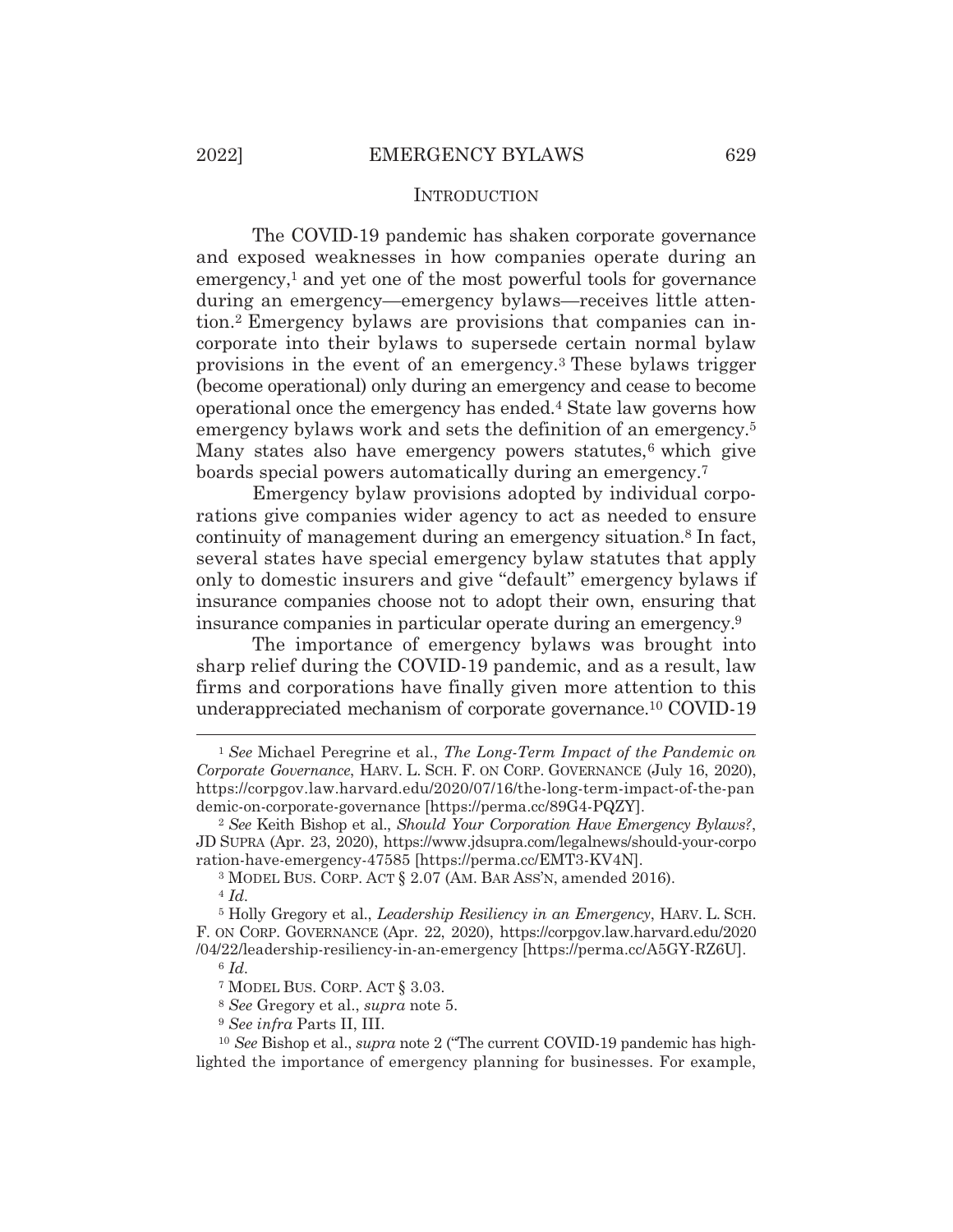is but one unprecedented emergency that has forced companies to consider their emergency provisions; global diseases, conflicts and war, and the increasing rate of natural disasters as a result of climate change will necessitate that companies take emergency bylaws seriously.11

 In this Note, Parts I and II will examine model and state statutes regarding emergency bylaws and powers.12 Part III will then examine the need for better emergency bylaw statutes and adoption rates given the acceleration of global crises.13 Part IV will highlight current issues with emergency bylaw statutes and regulation, and Part V will give several recommendations to state lawmakers and regulatory agencies that will facilitate the effectiveness of emergency bylaw statutes and their impacts on corporate governance.14

# I. THE MBCA APPROACH TO EMERGENCY BYLAWS AND POWERS

#### *A. The Model Business Corporation Act*

 The American Bar Association's (ABA) Model Business Corporation Act (MBCA) is a model code for state corporate codes;15 thirty-three states have implemented either the 1984 or 2016 iteration of the MBCA as of July 2019.16 Additionally, the MBCA is influential beyond the thirty-three states that have adopted it; many other states pull language directly from the MBCA's provisions for their own corporate codes.17 Since its inception in 1950,

physical limitations or governmental action may prevent directors from meeting or attaining a quorum or may cause key members of management to be unreachable or unable to act on behalf the corporation."). 11 *See* Henry Fountain, *Climate Change Is Accelerating, Bringing World 'Dan-*

*gerously Close' to Irreversible Change*, N.Y. TIMES (Dec. 4, 2019), https://www .nytimes.com/2019/12/04/climate/climate-change-acceleration.html [https:// perma.cc/6WZK-8N4Z]. 12 *See infra* Parts I, II.

<sup>13</sup> *See infra* Part III. 14 *See infra* Parts IV, V.

<sup>15</sup> *See Model Business Corporation Act (2016 Revision) Launches*, BUS. L. TODAY (Jan. 19, 2017), https://businesslawtoday.org/2017/01/model-business -corporation-act-2016-revision-launches [https://perma.cc/9LA4-WU9S].

<sup>16</sup> *Corporate Laws Committee*, AM. BAR ASS'N, https://www.americanbar.org /groups/business\_law/committees/corplaws [https://perma.cc/7FY4-W73W].

<sup>17</sup> *See infra* Part III.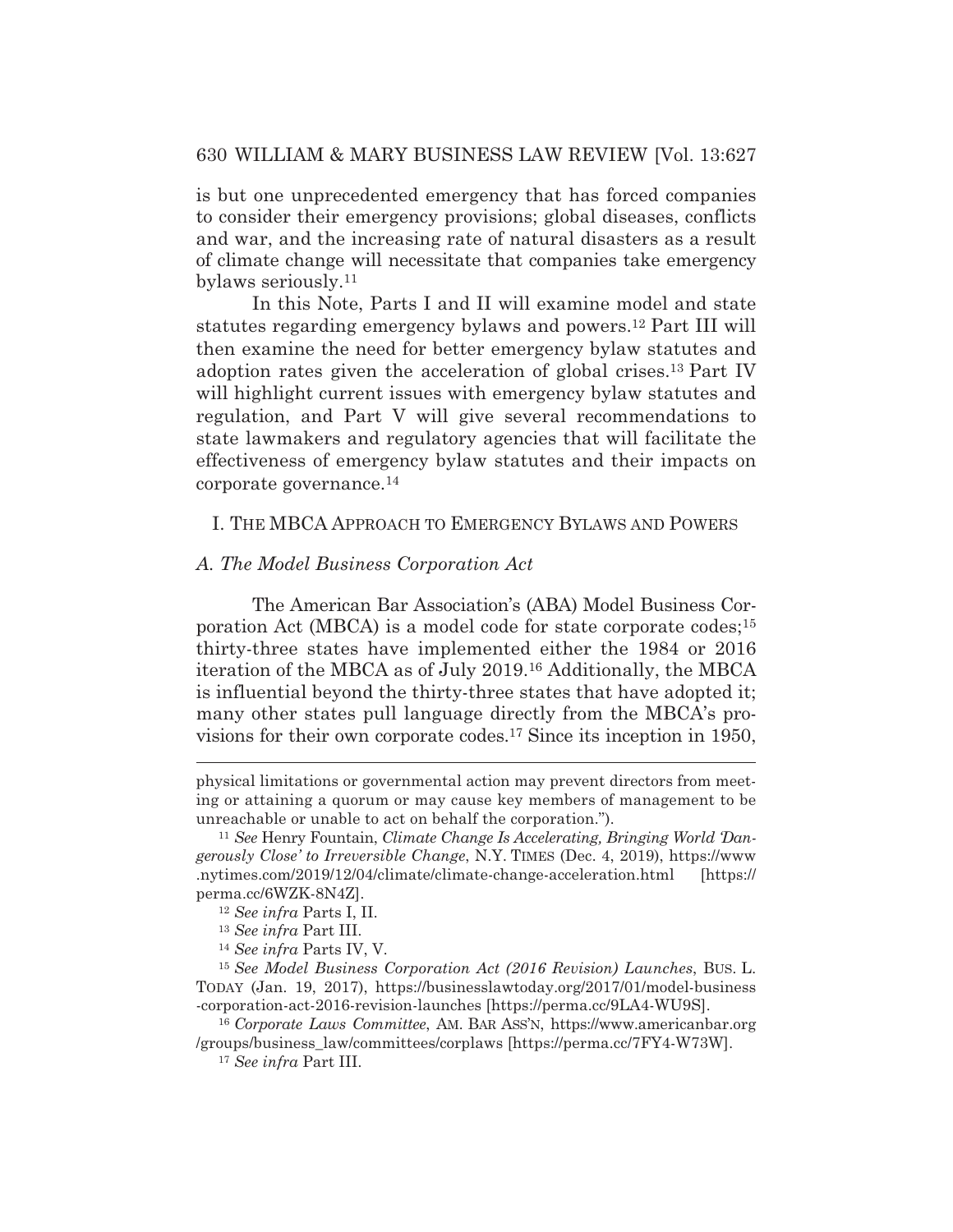the ABA has issued fully revised versions of the MBCA three times: in 1969, 1984, and 2016.18 The MBCA first featured emergency bylaws and emergency powers clauses as separate concepts in its 1984 revision, and each edition since has featured some version of these two provisions.19

#### *B. Emergency Bylaws in the MBCA*

 The emergency bylaws section of the MBCA, section 2.07, allows companies to adopt emergency bylaws, which "may make all provisions necessary for managing the corporation during an emergency."20 Though the MBCA section gives a nonexhaustive list of possible provisions that boards can adopt, companies can also create and tailor specific emergency bylaws for their needs.21 Any emergency bylaws that companies choose to adopt preempt that company's standard bylaws only when they directly contradict; all unaffected bylaws remain operational during an emergency.22

 Emergency bylaws are subject to repeal by the shareholders.23 They trigger when the emergency begins and end when the emergency ends.24 The MBCA section further imposes a good faith standard on corporate action taken within the scope of emergency bylaws.25 The comment to the MBCA explains that this provision is intended "[t]o encourage corporations to adopt emergency bylaws."26

 Importantly, the MBCA defines an emergency as a situation in which "a quorum of the board of directors cannot readily be assembled because of some catastrophic event."27 There is no

<sup>18</sup> *See Model Business Corporation Act (2016 Revision) Launches*, *supra*  note 15.

<sup>19</sup> STATE BAR OF CAL., CORP. COMM., BUS. L. SEC., PROPOSAL TO AMEND SECTIONS 207 AND 212 OF CALIFORNIA CORPORATIONS CODE 2 (2012).

<sup>&</sup>lt;sup>20</sup> MODEL BUS. CORP. ACT § 2.07(a) (AM. BAR ASS'N, amended 2016).<br><sup>21</sup> *Id.* These possible provisions include changing procedures for calling board meetings, adjusting quorum requirements, and designating "additional or substitute directors." *Id.*

 $22 \S 2.07(b)$ .

<sup>23 § 2.07(</sup>a).

 $24 \S 2.07(a)$ -(b).

 $25 \S 2.07(c)$ .

<sup>26 § 2.07</sup> cmt.

 $27 \S 2.07(d)$ .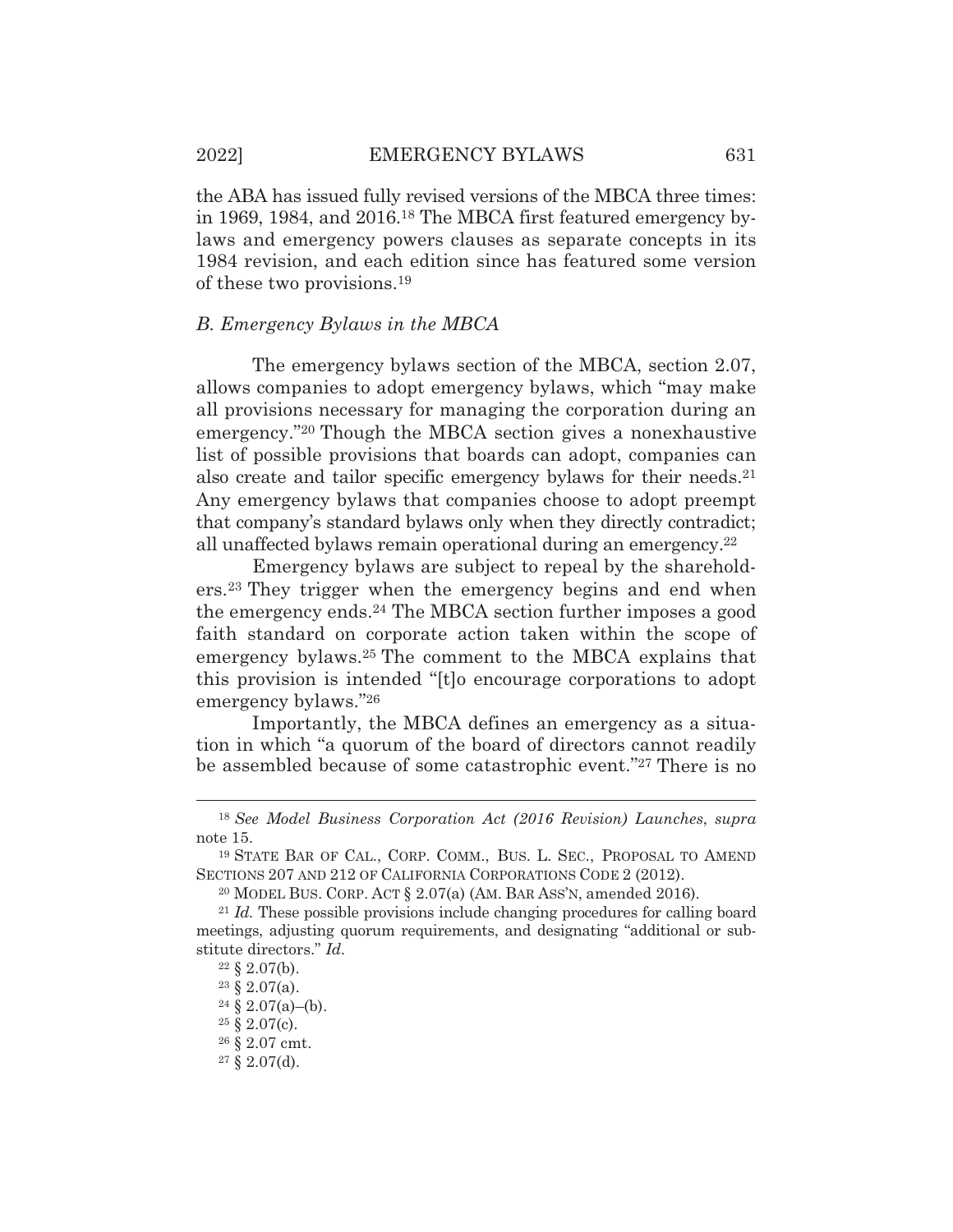guidance as to how this applies to remote meetings, and "catastrophic event" intentionally covers a wide range of events.28 This definition also means that one corporation could experience an emergency while another in the same state would not: a corporate jet crash in Georgia that killed most of a company's board, for example, was a "catastrophic event" and therefore an emergency for that company alone.29

# *C. Emergency Powers in the MBCA*

 The comments to section 2.07 explain that even if a corporation chooses not to adopt emergency bylaws, the board of the corporation "may nevertheless exercise the powers described in section 3.03 [emergency powers] in the event of an emergency."30 The emergency powers section, section 3.03, unlike section 2.07, gives boards power to do certain things during *and* "[i]n anticipation of ... an emergency."31 In the MBCA context, this stands in contrast to emergency bylaws, which are only applicable *during* an emergency.32

 The MBCA's emergency powers provision allows boards to change lines of succession or relocate offices before or during an emergency.33 Companies do not need to have adopted emergency bylaw provisions to use these powers.34 Additionally, as long as a company's emergency bylaws do not say otherwise, *during* an emergency a board can give notice of a meeting, in any practicable manner, to only the board members whom it is practicable to reach.35 Moreover, a board can deem any present officers to be directors in order to achieve a quorum.36 Section 3.03 contains the same good faith protection and emergency definition as section 2.07.37

<sup>36</sup> *Id.*

<sup>28 § 2.07</sup> cmt.

<sup>29</sup> *Id.*; *see infra* notes 101–04 and accompanying text.

<sup>30 § 2.07</sup> cmt.

 $31 \S 3.03(a)$ .

 $32 \S 2.07(a)$ –(b).

<sup>33 § 3.03(</sup>a).

<sup>34 § 3.03</sup> cmt.

<sup>35 § 3.03(</sup>b).

<sup>37</sup> *See* § 3.03(c)–(d); § 2.07(c)–(d).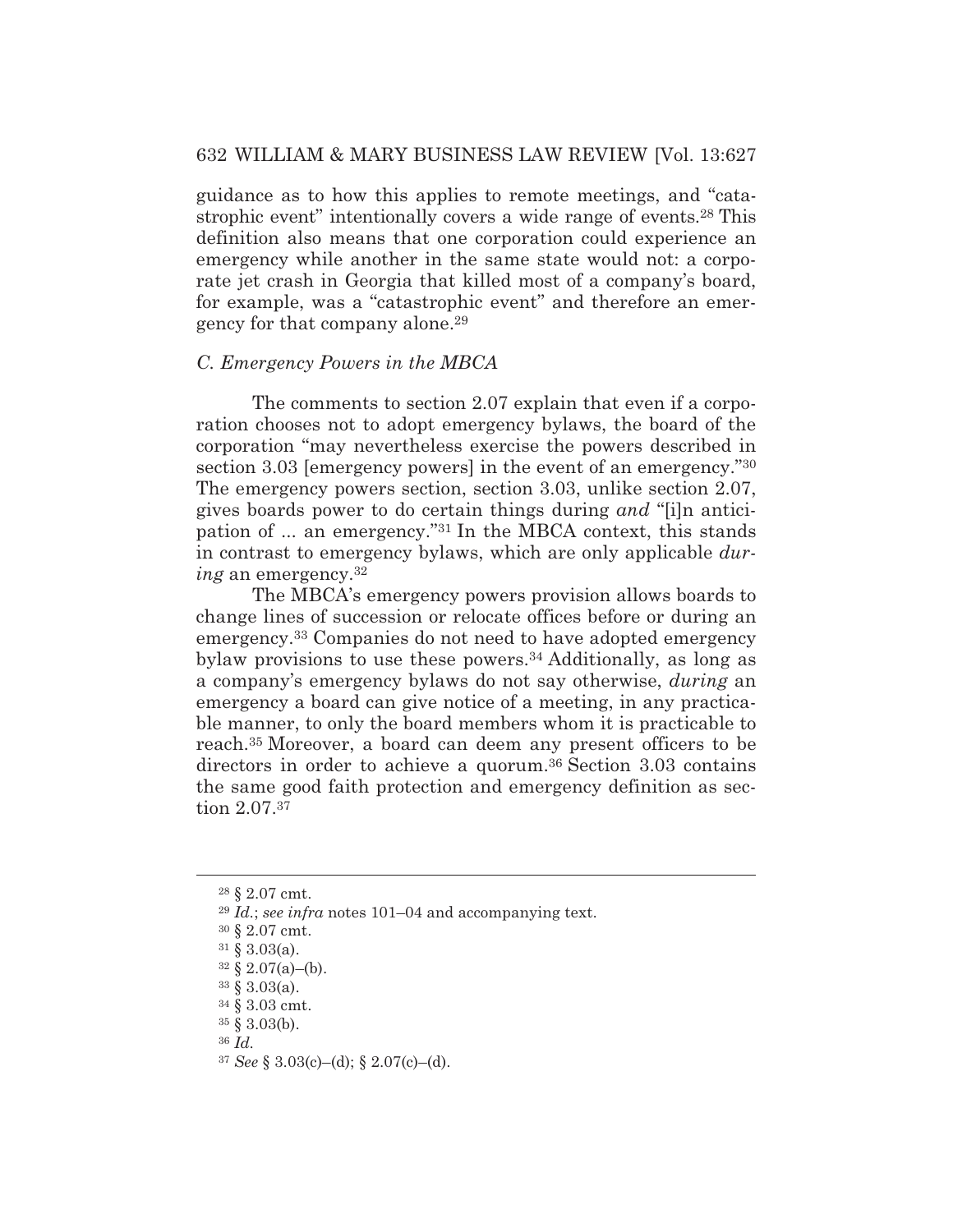# II. STATE APPROACHES TO EMERGENCY BYLAWS AND POWERS

 Though all states borrow some language and ideas from the MBCA, some states have unique emergency bylaw and powers statutes,<sup>38</sup> some states have no statutes at all,<sup>39</sup> and others have emergency bylaw statutes *only* for domestic insurers and no provisions for corporations in general.<sup>40</sup> Additionally, several notable states have unique emergency bylaw statutes.<sup>41</sup>

## *A. Delaware*

 Delaware's emergency bylaw and powers provisions are rolled into section 110 of the state's corporate code.42 Delaware has very similar emergency power provisions to the MBCA,43 as well as very similar good faith standards<sup>44</sup> and timing provisions.  $45$ Delaware, however, made several changes to emergency bylaws in direct response to the COVID-19 pandemic of 2020.46 Before the changes, which were enacted on July 16, 2020 and applied retroactively to January 1, 2020, the definition of "emergency" was:

[A]ny emergency resulting from an attack on the United States or on a locality in which the corporation conducts its business ... or during any nuclear or atomic disaster, or during the existence of any catastrophe, or other similar emergency condition, *as a result of which a quorum of the board of directors* ... *cannot readily be convened*.47

This definition, slightly broader than the MBCA, was changed substantially to adjust to COVID-19.48 The current, updated code defines "emergency" as:

<sup>38</sup> *See, e.g.*, *infra* Part II.

<sup>39</sup> *See, e.g.*, VT. STAT. ANN. tit. 11A (2020).

<sup>40</sup> *See, e.g.*, ALASKA STAT. ANN. § 21.69.660 (West 2020). 41 *See infra* Sections II.A–II.C. 42 DEL. CODE ANN. tit. 8, § 110 (West 2020).

<sup>43</sup> *Id.* § 110(b)–(c), (f)–(g); MODEL BUS. CORP. ACT § 3.03(a)–(b) (AM. BAR ASS'N, amended 2016).<br><sup>44</sup> DEL. CODE ANN. tit. 8, § 110(d); MODEL BUS. CORP. ACT § 3.03(c).

<sup>45</sup> DEL. CODE ANN. tit. 8, § 110(e); MODEL BUS. CORP. ACT § 3.03.

<sup>46</sup> *See* H.B. 341, 150th Gen. Assemb., 2d Reg. Sess. (Del. 2019).

<sup>47</sup> *Id.* (emphasis added).

<sup>48</sup> *See id.*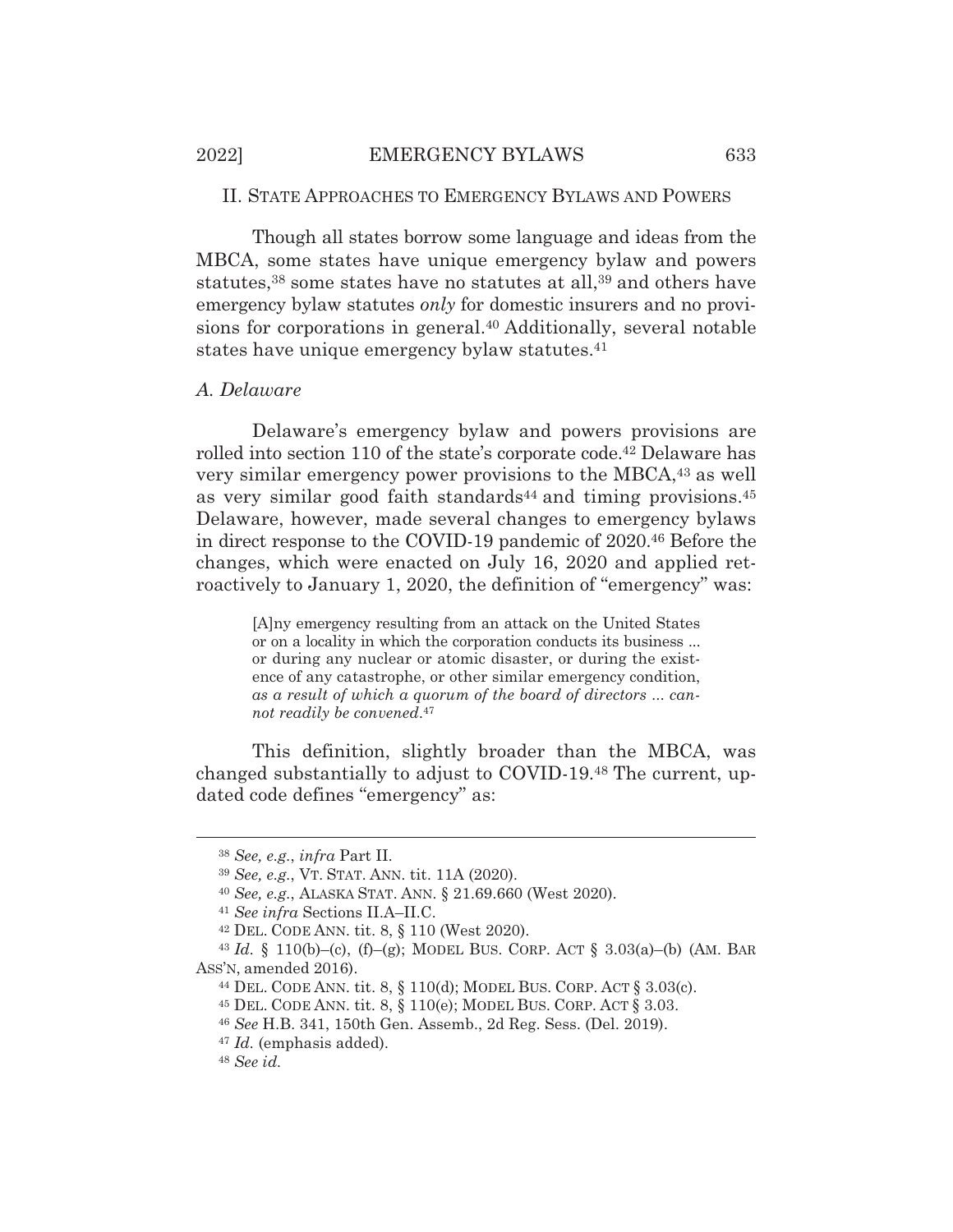[A]ny emergency resulting from an attack on the United States or on a locality in which the corporation conducts its business ... or during any nuclear or atomic disaster, or during the existence of any catastrophe, *including, but not limited to, an epidemic or pandemic, and a declaration of a national emergency by the United States government*, or other similar emergency condition, *irrespective of whether a quorum of the board of directors* ... *can readily be convened*.49

Though this change explicitly mentions an "epidemic or pandemic,"50 the most notable change by far is Delaware's disposal of the language: "as a result of which a quorum of the board of directors ... cannot readily be convened," 51 which is present in nearly every other states' emergency bylaws statutes.52 This gives companies extremely wide authority to use emergency bylaws, as it eliminates the confusing and vague element of whether a board can be "readily convened."53

 The Delaware legislature also added a lengthy subsection to section 110 in the same round of changes, mainly to give corporations more agency in dealing with shareholder obligations.54 On March 17, 2020 (and as edited on April 7, 2020), the Securities and Exchange Commission (SEC) Division of Corporation Finance released staff guidance regarding notice for remote shareholder meetings.<sup>55</sup> Given the challenges of COVID-19, many corporations needed to change their annual shareholder meetings to a virtual or remote format, often with little time to make such a change.56 To facilitate this change, the SEC gave a set of rules relaxing how companies had to send proxy cards and other materials to change to a remote meeting.57

<sup>55</sup> *See Staff Guidance for Conducting Shareholder Meetings in Light of COVID-19 Concerns*, SEC ANNOUNCEMENT (Mar. 17, 2020), https://www.sec.gov/ocr /staff-guidance-conducting-annual-meetings-light-covid-19-concerns [https:// perma.cc/464A-ZW2E].

<sup>56</sup> *Id.*

<sup>57</sup> *Id.* (In light of [the difficulties of changing meeting format], the staff will take the position that an issuer that has already mailed and filed its definitive proxy materials can notify shareholders of a change in the date, time, or

<sup>49</sup> *Id.* (emphasis added).

<sup>50</sup> *Id*.

<sup>51</sup> *Id.*; DEL. CODE ANN. tit. 8, § 110(a) (West 2020).

<sup>52</sup> *See infra* Section IV.A.

<sup>53</sup> *See infra* Section IV.A.

<sup>54</sup> *See* H.B. 341, 150th Gen. Assemb., 2d Reg. Sess. (Del. 2019).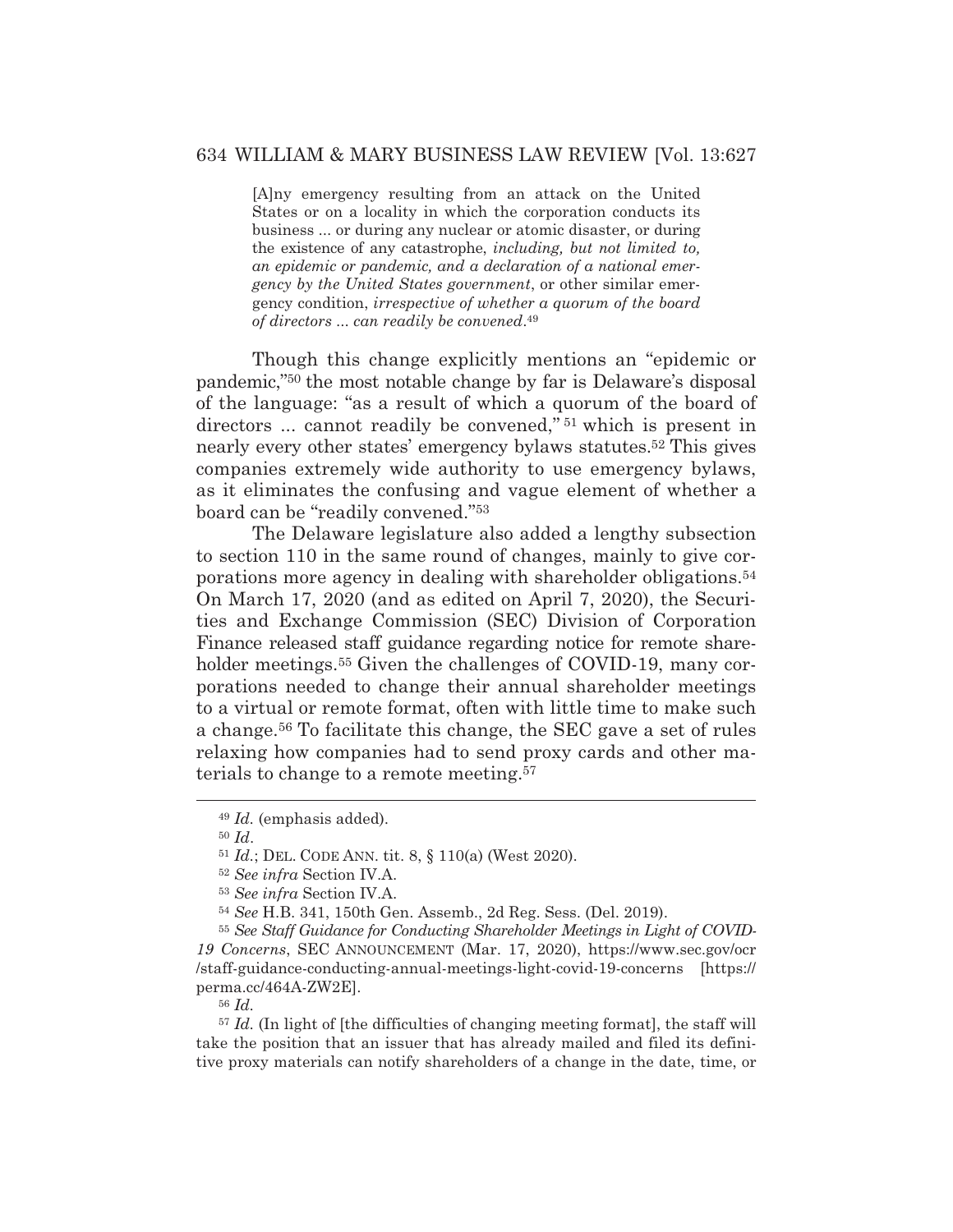Section 110 was amended to account for this change during an emergency.58 Mainly, the change to the Delaware Code allowed the board to change the location of a shareholder meeting during an emergency (presumably to a remote format) solely by filing relevant documents with the SEC.59 The code dictates that a corporation then must give stockholders further notice "as promptly as practicable thereafter."60

 The amendment also allows corporations to change the record and payment dates of dividends during an emergency, provided that shareholders are notified "as promptly as practicable thereafter" and that such a change is allowable by the SEC.61 The amendment also clarifies that no shareholder meeting could be changed or cancelled simply because a stock list was not available in time due to the emergency.<sup>62</sup> These changes give companies more flexibility in an emergency as well as the authority to postpone or alter corporate obligations to shareholders during an emergency.63

#### *B. California*

 California's emergency bylaws and powers statutes mostly track the MBCA's provisions but differ markedly in several significant ways.64 California's statutes use a long and specific definition of an emergency, which defines an emergency as a natural disaster (of which a nonexhaustive list of examples is included); an actual or imminent attack; a state of emergency; or any manmade

<sup>63</sup> *See id.*

location of its shareholder meeting without mailing additional soliciting materials or amending its proxy materials if it: issues a press release announcing such change; files the announcement as definitive additional soliciting material on EDGAR; and takes all reasonable steps necessary to inform other intermediaries in the proxy process ... and other relevant market participants ... of such change.).

<sup>58</sup> DEL. CODE ANN. tit. 8, § 110(i) (West 2020).

<sup>59</sup> *Id.*

<sup>60</sup> *Id.*

<sup>61</sup> *Id.*

<sup>62</sup> *Id.*

<sup>64</sup> *See* CAL. CORP. CODE §§ 212(c)(1), (3)–(4), 207(i)(1)–(4) (West 2020); MODEL BUS. CORP. ACT §§ 2.07(a)–(c), 3.03(a)–(c) (AM. BAR ASS'N, amended 2016).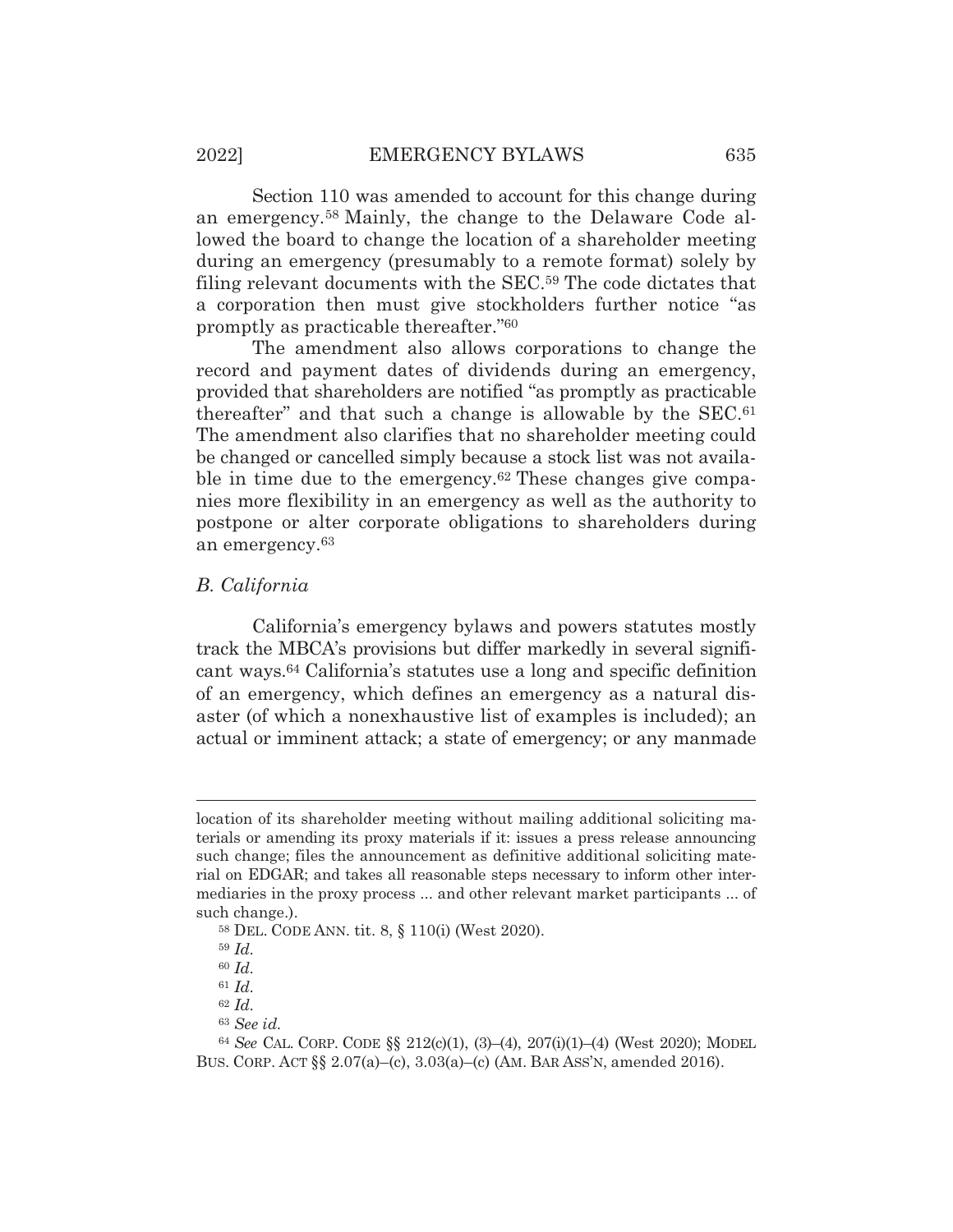disaster that results in mass casualties, damage, or destruction.<sup>65</sup> Like Delaware, California's definition does not include the MBCA requirement that a quorum not be readily convenable, and California's categories, though specific, are wide enough to conceivably catch most emergency situations.66

 California's emergency bylaws statute includes one very limiting clause that is not present in any other state's statute: "[d]uring an emergency, the board may not take any action that requires the vote of the shareholders or is not in the corporation's ordinary course of business, unless the required vote of the shareholders was obtained prior to the emergency."67 This limitation severely hamstrings corporate action by acting contrary to the point of emergency bylaws: to facilitate corporate action in an emergency situation.<sup>68</sup> The "ordinary course of business" restriction is equally confounding; as one firm aptly puts it, "[t]he ... restriction is inexplicable because an emergency might be just the very time when a board should take action outside of the corporation's ordinary course of business."69

 The convoluted emergency bylaw statute aside, California also provides an emergency bylaw statute for domestic insurers.70 Domestic insurers face neither of the unique restrictions noted above in the corporate code; their actions do not need shareholder approval, and the bylaws can contain "any provision ... reasonably necessary for the operation" of the insurance company.71 Insurance companies therefore have much wider agency to create emergency

<sup>65</sup> CAL. CORP. CODE § 207(i)(5).

<sup>66</sup> *See id.*; DEL. CODE ANN. tit. 8, § 110(a); MODEL BUS. CORP. ACT § 2.07(d).

<sup>67</sup> CAL. CORP. CODE § 207(i)(3).

<sup>68</sup> *See, e.g.*, William Ross, *Corporate Governance in California During the COVID-19 Pandemic*, HIRSCHFIELD KRAMER (Mar. 30, 2020), https://www .hkemploymentlaw.com/blog/corporate-governance-in-california-during-the-covid -19-pandemic [https://perma.cc/7NGT-6SU3] ("Since it is likely that an emergency would give rise to circumstances that are highly unusual, the limitation as to the corporation's ordinary course of business is unfortunate."); Keith Bishop et al., *Does This California Statute Arbitrarily Shackle Corporate Boards In Times of Emergency?*, JD SUPRA (Mar. 22, 2020), https://www .jdsupra.com/legalnews/does-this-california-statute-16582 [https://perma.cc /B39K-S33L].

<sup>69</sup> CAL. CORP. CODE § 207(i)(3); *see* Bishop et al., *supra* note 68.

<sup>70</sup> CAL. INS. CODE § 688.1 (West 2020).

<sup>71</sup> *Id.*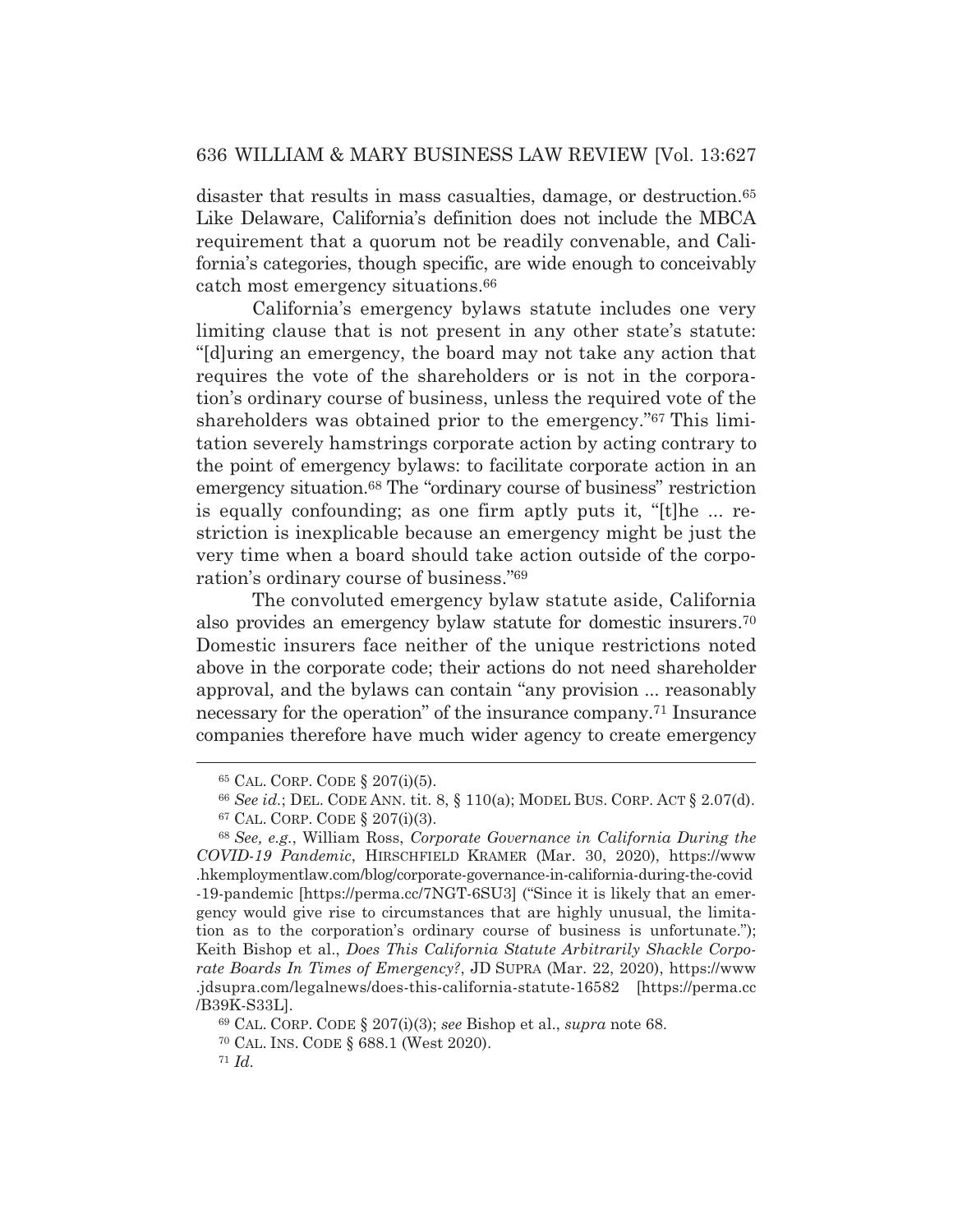bylaws, though this standard is simply more aligned with that of the MBCA.72

 California's insurance code also gives a set of emergency bylaws that apply during an emergency to all domestic insurers that have not adopted their own emergency bylaws.73 These default provisions set the number of directors that can constitute a quorum (three), describe how to fill board vacancies, and give a succession plan in the event that there are no surviving directors.<sup>74</sup> Insurance companies can override these default provisions by adopting their own emergency bylaws.75 These default provisions are the same ones generally adopted by other states that have default emergency bylaws for domestic insurers.76

# *C. New York*

 New York's emergency bylaw statute is disorganized at best.77 New York's corporate code mentions emergency bylaws briefly, giving corporations the power "[t]o adopt, amend or repeal by-laws, including emergency by-laws made pursuant to ... the state defense emergency act, relating to the business of the corporation, the conduct of its affairs, its rights or powers or the rights or powers of its shareholders, directors or officers."78 The section referred to by the corporate code, strangely situated in New York's Defense Emergency Act, gives corporations generally the same powers as the MBCA, except that there is no good faith protection.79

 The Defense Emergency Act, still in operation, was established in 1951 to prepare for the threat of attack on the United States by a Communist nation and was in response to President Truman's state of emergency declaration during the Korean War.80

<sup>77</sup> *See* N.Y. UNCONSOL. LAW § 9112(17) (McKinney 2020).

<sup>72</sup> *See id.*; MODEL BUS. CORP. ACT § 2.07 (AM. BAR ASS'N, amended 2016).

<sup>73</sup> CAL. INS. CODE § 688.2.

<sup>74</sup> *Id.*

<sup>75</sup> *Id.*

<sup>76</sup> *See, e.g.*, ALASKA STAT. ANN. § 21.69.660 (West 2020).

<sup>78</sup> N.Y. BUS. CORP. LAW § 202(11) (McKinney 2020).

<sup>79</sup> N.Y. UNCONSOL. LAW § 9112(17); MODEL BUS. CORP. ACT § 2.07 (AM. BAR ASS'N, amended 2016).

<sup>80</sup> N.Y. UNCONSOL. LAW § 9102 ("In view of the professed determination of the government of the United States to resist further communist aggression,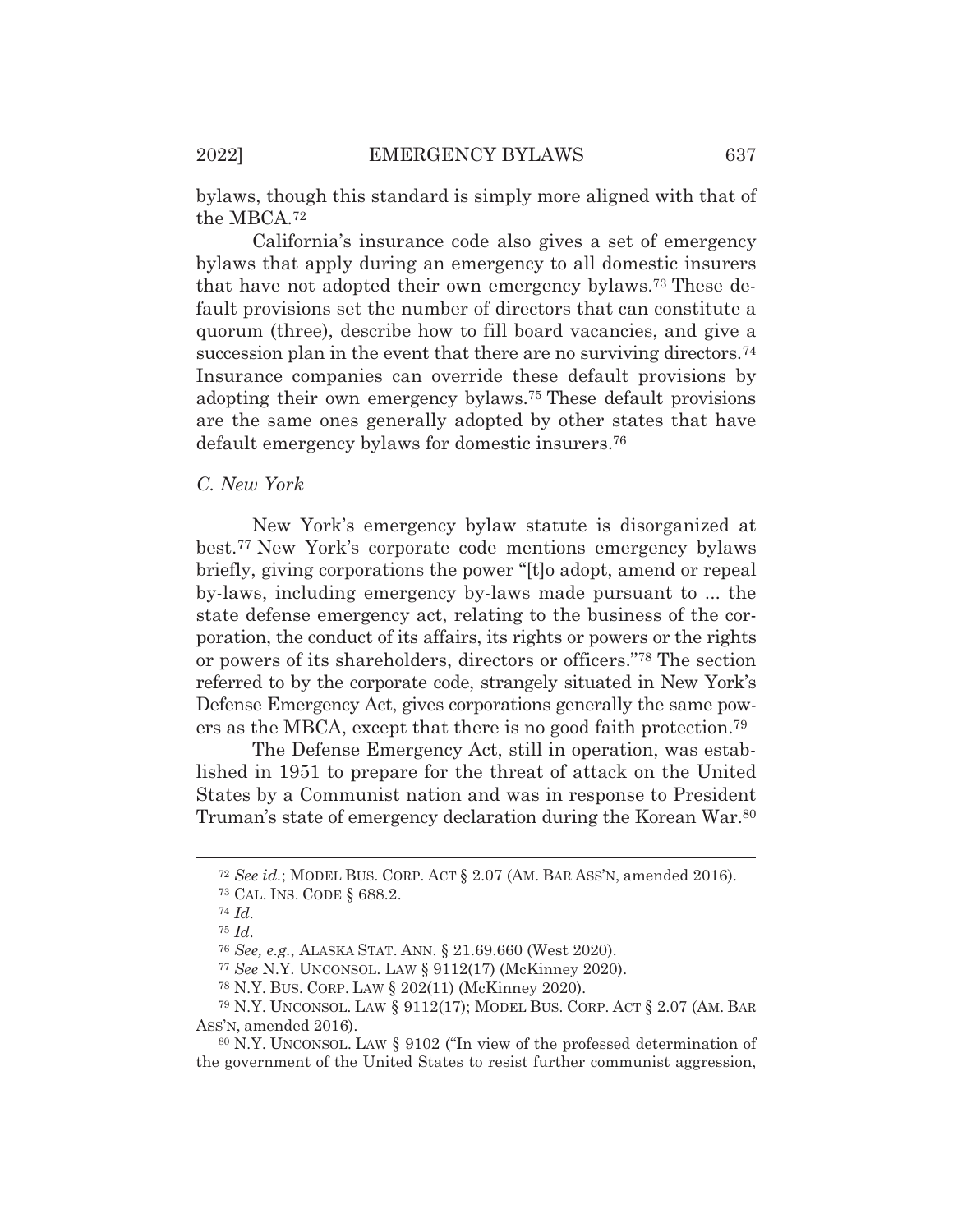The Act's express purpose is "to minimize the hardship resulting from these dislocations, and to permit the fullest participation by the people of this state in the defense effort .... It is the purpose of this legislation to meet these dangers and problems with the least possible interference ...."81 The Act seems to still operate even though the need for the Act probably ended after the partial disarmament at the end of the Cold War, given its stated purpose.82

 Given the provision's location in the Emergency Defense Act, it is unsurprising that New York's emergency bylaws are only applicable during an attack.83 An attack is defined as "[a]ny attack, actual or imminent, or series of attacks by an enemy or a foreign nation upon the United States causing, or which may cause, substantial damage or injury to civilian property or persons in the United States."84 This makes sense, as this statute is in New York's Defense Emergency Act.<sup>85</sup>

 New York's Defense Emergency Act also contains an emergency bylaw provision for domestic insurers, which is mostly similar to the statute for corporations, except that domestic insurers have a different emergency definition, and insurer emergency bylaws require superintendent approval.86 All emergency bylaws must be approved by the Superintendent of Financial Services.<sup>87</sup> They apply in an "acute emergency," which is a much wider definition than for corporations.<sup>88</sup> An acute emergency is:

[A] period in which, by reason of loss of life, epidemic disease, destruction or damage of property, contamination of property by radiological, chemical or bacteriological means, or disruption of the means of transportation and communication, resulting from an attack ... it is impossible or impracticable for the business

<sup>81</sup> *Id.*

84 § 9103.

<sup>85</sup> *Id.*

87 § 9177(1).

and because of the likelihood of resort to atomic and radiological weapons in the event of further conflict between this nation and communist aggressors, the peril to the people of this state is sufficiently great that the precautions embodied in this act must be taken.").

<sup>82</sup> *See The End of the Cold War*, NEB. STUDS., https://www.nebraskastudies .org/en/1975-1999/the-end-of-the-cold-war [https://perma.cc/D8UE-TN56].

<sup>83</sup> N.Y. UNCONSOL. LAW § 9129.

<sup>86 §§ 9112(17), 9177(1).</sup> 

<sup>88 § 9176(1)(</sup>d).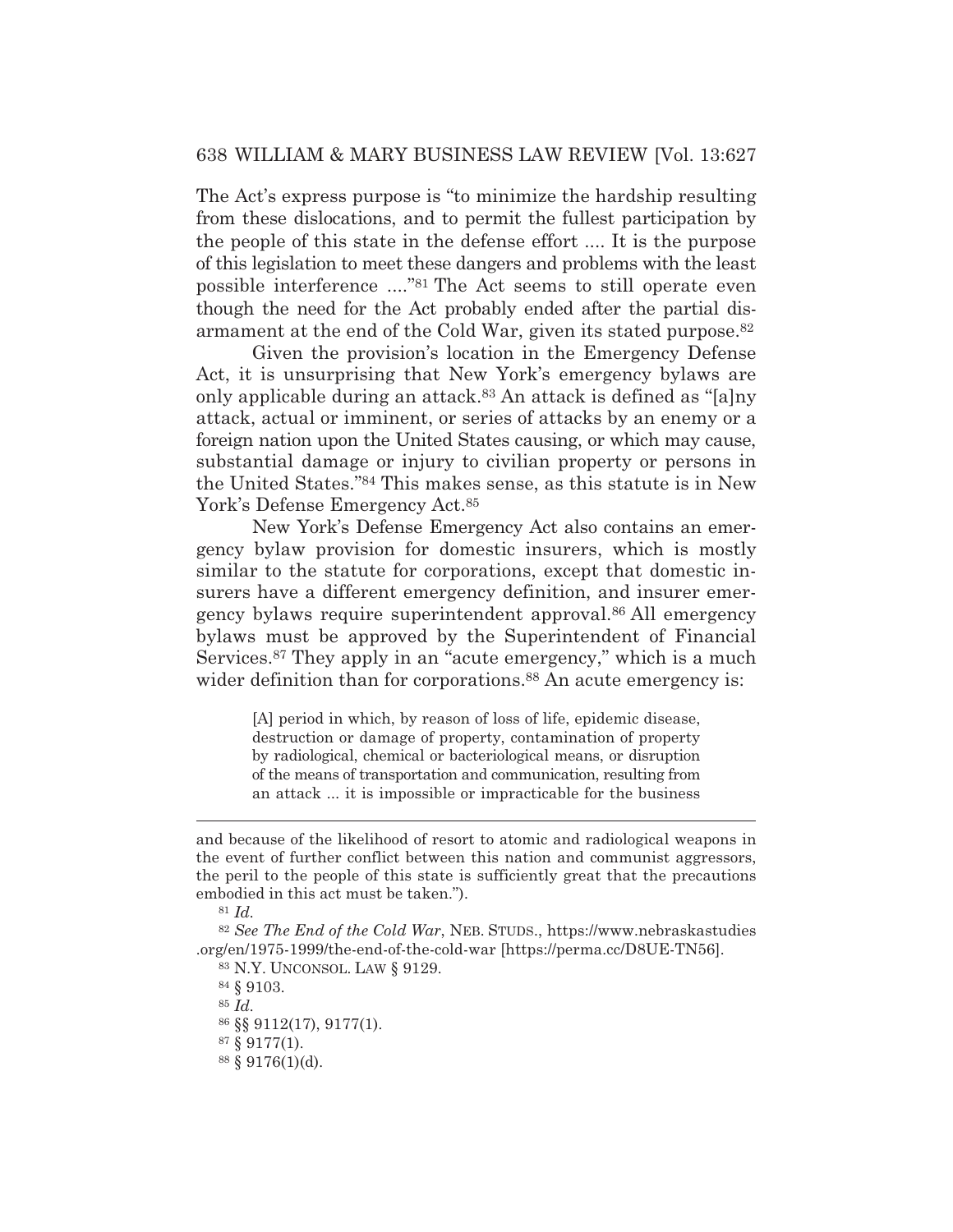of insurance in this state to be conducted in strict accord with the provisions of law or "charters" applicable thereto.89

#### *D. Other States*

 Some states have adopted the MBCA but with their own modifications.90 Florida, for example, uses the MBCA provisions nearly verbatim, with a few additions.<sup>91</sup> The most notable change is the addition of a subsection stating that "[n]o officer, director, or employee acting in accordance with any emergency bylaws shall be liable except for willful or intentional misconduct."92 This expands the MBCA's good faith protections for company officers during an emergency to cover all behavior other than willful misconduct.93

 Illinois, a state with unique emergency bylaw provisions, has the same general emergency bylaw provisions as the MBCA.<sup>94</sup> Its emergency definition for all corporations (presumably including insurance companies), however, limits the use of emergency bylaws to a state or national declaration of civil defense emergency due to an impending attack.95 Illinois has a separate definition for just insurance companies, allowing insurance companies to adopt emergency bylaws that would be operational during an emergency resulting from an attack on the United States, no official declaration necessary.96 It is unclear if this difference is intentional or not, but the interpretation could give insurance companies wider latitude in using emergency bylaws than other types of corporations.97

<sup>89</sup> *Id.*

<sup>90</sup> *See, e.g.*, ARIZ. REV. STAT. ANN. § 10-207 (2020); FLA. STAT. ANN. § 607.0303 (West 2020).

<sup>91</sup> *See* FLA. STAT. ANN. §§ 607.0207, 607.0303; MODEL BUS. CORP. ACT §§ 2.07, 3.03 (AM. BAR ASS'N, amended 2016).

<sup>92</sup> FLA. STAT. ANN. § 607.0303(4).

<sup>93</sup> *See id.*

<sup>94</sup> *See* 805 ILL. COMP. STAT. ANN. 5/2.30 (West 2020); MODEL BUS. CORP. ACT § 2.07.

<sup>95 805</sup> ILL. COMP. STAT. ANN. 5/2.30.

<sup>96 215</sup> ILL. COMP. STAT. ANN. 5/155.06.

<sup>97</sup> *See id.*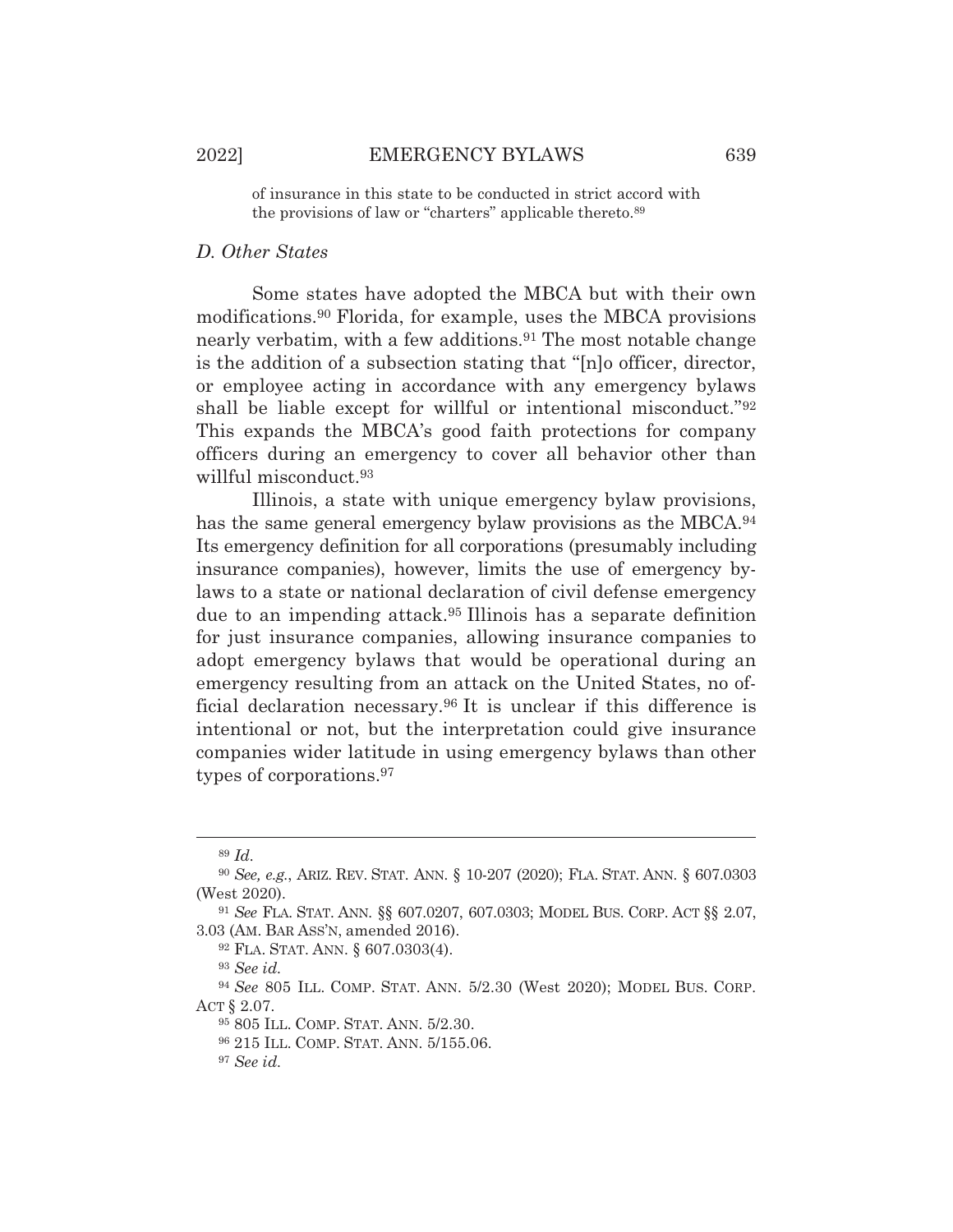# *E. Timing of Emergency Bylaw Statute Adoption*

 There does not seem to be any evidence that states adopted their emergency bylaw or powers statutes in response to any particular emergency.98 However, states have *changed* their emergency bylaw statutes to reflect emergency situations.99 Delaware is by far the most notable example,100 but Georgia also adapted its emergency bylaw statute in response to a corporate plane crash in 1991.101 Previously, Georgia's definition of an emergency was limited to nuclear attack or another similar emergency.102 After a plane crash killed five top executives of an Alabama corporation,103 Georgia changed its definition of an emergency to match the MBCA, specifically noting that this change "could cover a crash of a corporate jet."104

#### III. THE INCREASING NEED FOR EMERGENCY BYLAWS

 Emergency bylaws are by nature only useful during an emergency, and the recent COVID-19 pandemic was such a situation for many companies.105 Though pandemics are formidable emergencies for companies,<sup>106</sup> other crises, such as war<sup>107</sup> and climate change,108 can also prompt situations during which emergency bylaws would be a key tool for corporations.

<sup>100</sup> *See supra* notes 46–49 and accompanying text.

<sup>98</sup> *See supra* Part II.

<sup>99</sup> *See, e.g.*, *infra* notes 101–04 and accompanying text.

<sup>101</sup> GA. CODE ANN. § 14-2-207 cmt. (2020).

<sup>102</sup> *Id.*

<sup>103</sup> Ronald Smothers, *Crash of Private Plane in Georgia Kills 9*, N.Y. TIMES (Dec. 12, 1991), https://www.nytimes.com/1991/12/12/us/crash-of-private-plane -in-georgia-kills-9.html [https://perma.cc/7Q7B-RQM4].

<sup>104</sup> GA. CODE ANN. § 14-2-207 cmt.; *see* MODEL BUS. CORP. ACT § 2.07(d) (AM. BAR ASS'N, amended 2016).

<sup>105</sup> *See* Bishop et al., *supra* note 2.

<sup>106</sup> *See infra* Section IV.A.

<sup>107</sup> *See infra* Section III.B.

<sup>108</sup> *See infra* Section III.C.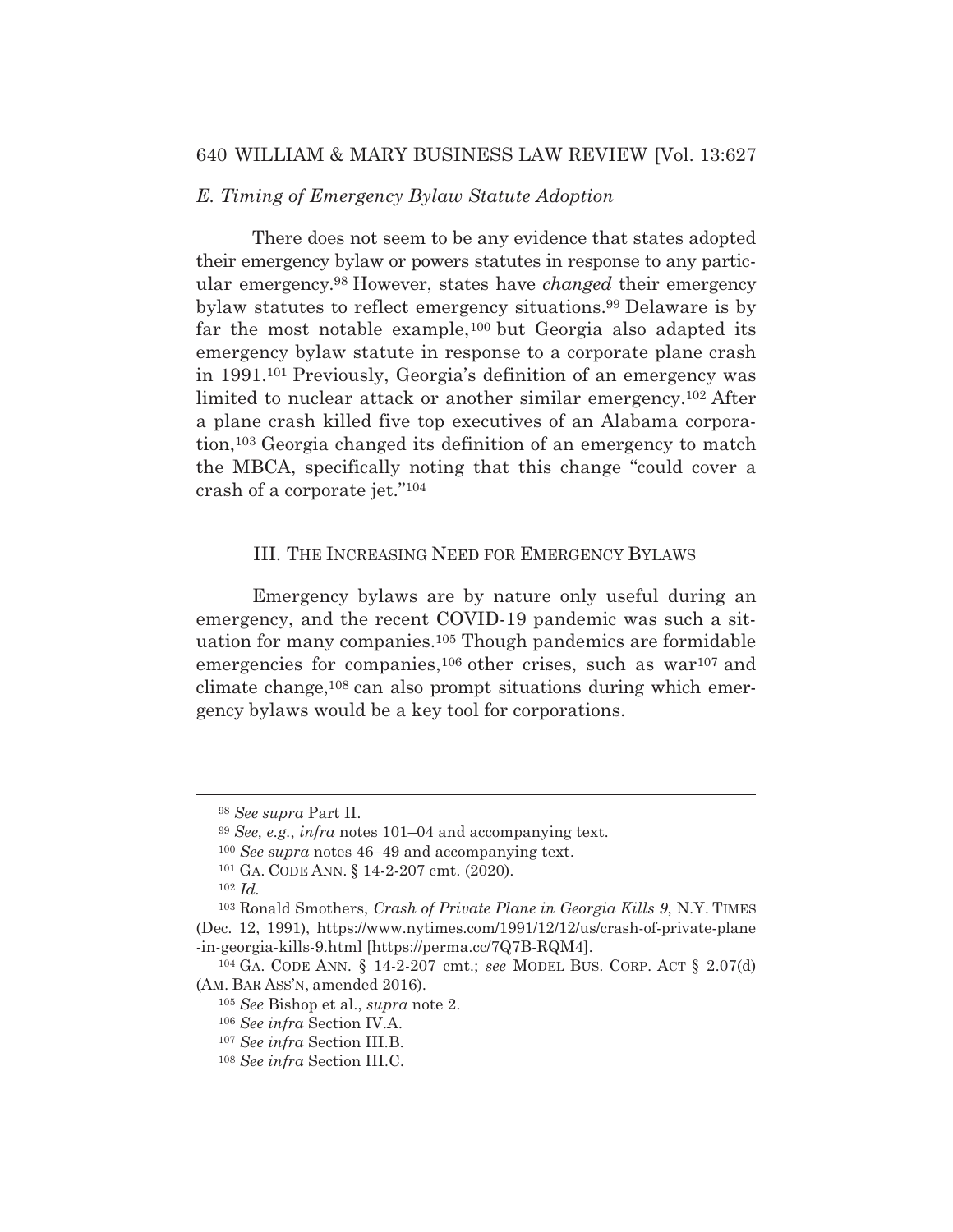#### *A. Global Diseases*

 Despite the popular concept that a global pandemic is a oncein-a-lifetime event, this may no longer be true.109 For a variety of reasons, including urbanization, climate change, global travel, and increased human-animal contact, global diseases and pandemics are likely to become more prevalent.110 As humans push further into natural areas, habitat loss forces animals closer to human settlements.111 This increases the likelihood of disease outbreaks:

> "There is no great mystery about the cause of ... any modern pandemic," said Dr. Peter Daszak, President of EcoHealth Alliance .... "The same human activities that drive climate change and biodiversity loss also drive pandemic risk through their impacts on our environment. Changes in the way we use land; the expansion and intensification of agriculture; and unsustainable trade, production and consumption disrupt nature and increase conduct between wildlife, livestock, pathogens and people. This is the path to pandemics."112

 There are currently about 1.7 million unidentified viruses in mammals and birds, about half of which could impact humans.113 Especially in the crowded, quickly growing cities of Asia and Africa, pandemics will spread more quickly and kill more people.114 Financially, global diseases post-COVID-19 will cost the

<sup>109</sup> *See* Victoria Gill, *Coronavirus: This Is Not the Last Pandemic*, BBC (June 6, 2020), https://www.bbc.com/news/science-environment-52775386 [https:// perma.cc/NM2C-3VXT].

<sup>110</sup> *5 Reasons Why Pandemics Like COVID-19 Are Becoming More Likely*, GAVI (June 10, 2020), https://www.gavi.org/vaccineswork/5-reasons-why-pan demics-like-covid-19-are-becoming-more-likely [https://perma.cc/M2SJ-Q23Y]. 111 Josef Settele et al., *COVID-19 Stimulus Measures Must Save Lives, Protect* 

*Livelihoods, and Safeguard Nature to Reduce the Risk of Future Pandemics*, INTERGOVERNMENTAL SCI.-POL'Y PLATFORM ON BIODIVERSITY & ECOSYSTEM SERVS. (Oct. 29, 2020), https://ipbes.net/covid19stimulus [https://perma.cc /YYQ3-2Z38]. 112 *Escaping the 'Era of Pandemics': Experts Warn Worse Crises to Come*,

INTERGOVERNMENTAL SCI.-POL'Y PLATFORM ON BIODIVERSITY & ECOSYSTEM SERVS., https://ipbes.net/pandemics [https://perma.cc/7GQG-FUMD].

<sup>113</sup> INTERGOVERNMENTAL PLATFORM ON BIODIVERSITY & ECOSYSTEM SERVS., IPBES WORKSHOP ON BIODIVERSITY AND PANDEMICS: EXECUTIVE SUMMARY 5 (2020) [hereinafter IPBES WORKSHOP].

<sup>114</sup> *Id.* at 6.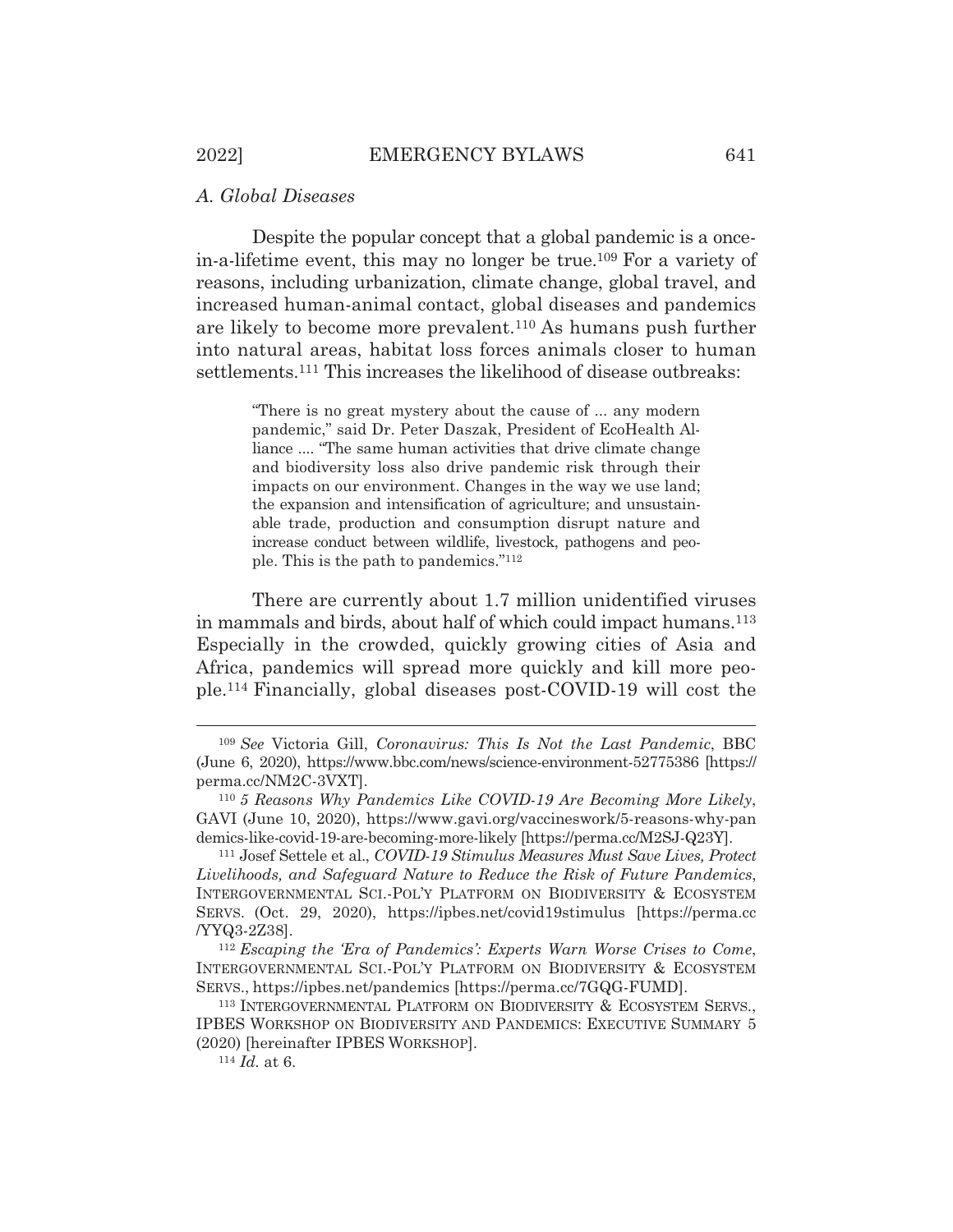global economy an estimated trillion dollars a year in economic damages.115 In the United States alone, COVID-19 will have cost the economy an estimated \$16 trillion by the end of 2021.116 Given the huge human capital and financial costs of global diseases, pandemics provide ample reason for corporations to adopt emergency bylaws now.117

#### *B. Terrorist Attacks, Wars, and Global Conflict*

 Terrorist attacks, wars, and global conflict can all destabilize companies' normal operations to the extent to which emergency bylaws could be useful.118

 For example, the terrorist attacks of September 11, 2001, showcased the need for emergency bylaws. 119 Joan MacLeod Heminway, Professor of Law at the University of Tennessee, highlighted the September 11 attacks as a catalyst for her recommendation that companies have emergency bylaws.120 The attacks showed how unprepared corporations were for such a large scale disruption: "it was clear that business continuity planning had not fully taken into account the potential for wide-area disasters and for major loss or inaccessibility of critical staff."121

<sup>115</sup> *Id.*

<sup>116</sup> *Id.*

<sup>117</sup> *See id.*

<sup>118</sup> *See* Tyler Mark, *Emergency Bylaws—Considerations in Light of the COVID-19 Pandemic and Beyond*, LEXOLOGY LLP (June 15, 2020), https://www.lex ology.com/library/detail.aspx?g=bd9e7304-ff60-409e-a0f9-522674b7d63d [https:// perma.cc/EXE3-4Q4Z].

<sup>119</sup> *Summary of "Lessons Learned" from Events of September 11 and Implications for Business Continuity*, SEC (Feb. 13, 2002) [hereinafter *Lessons Learned*], https://www.sec.gov/divisions/marketreg/lessonslearned.htm [https:// perma.cc/MZU4-HNMS].

<sup>120</sup> Jennifer Williams-Alvarez, *Boards Adopt Emergency Bylaws for Critical Flexibility*, AGENDA (Apr. 22, 2020), https://3epjwm3sm3iv250i67219jhow pengine.netdna-ssl.com/wp-content/uploads/2020/04/Bylaws.pdf

<sup>[</sup>https://perma.cc/FK2G-4NHJ]. This article, though helpful, is not updated to account for Delaware's July 16, 2020, changes. *See id.*

<sup>121</sup> *See Lessons Learned*, *supra* note 119. This effect was compounded by the concentration of businesses in the World Trade Center and the relative novelty of such a large attack. *Id.*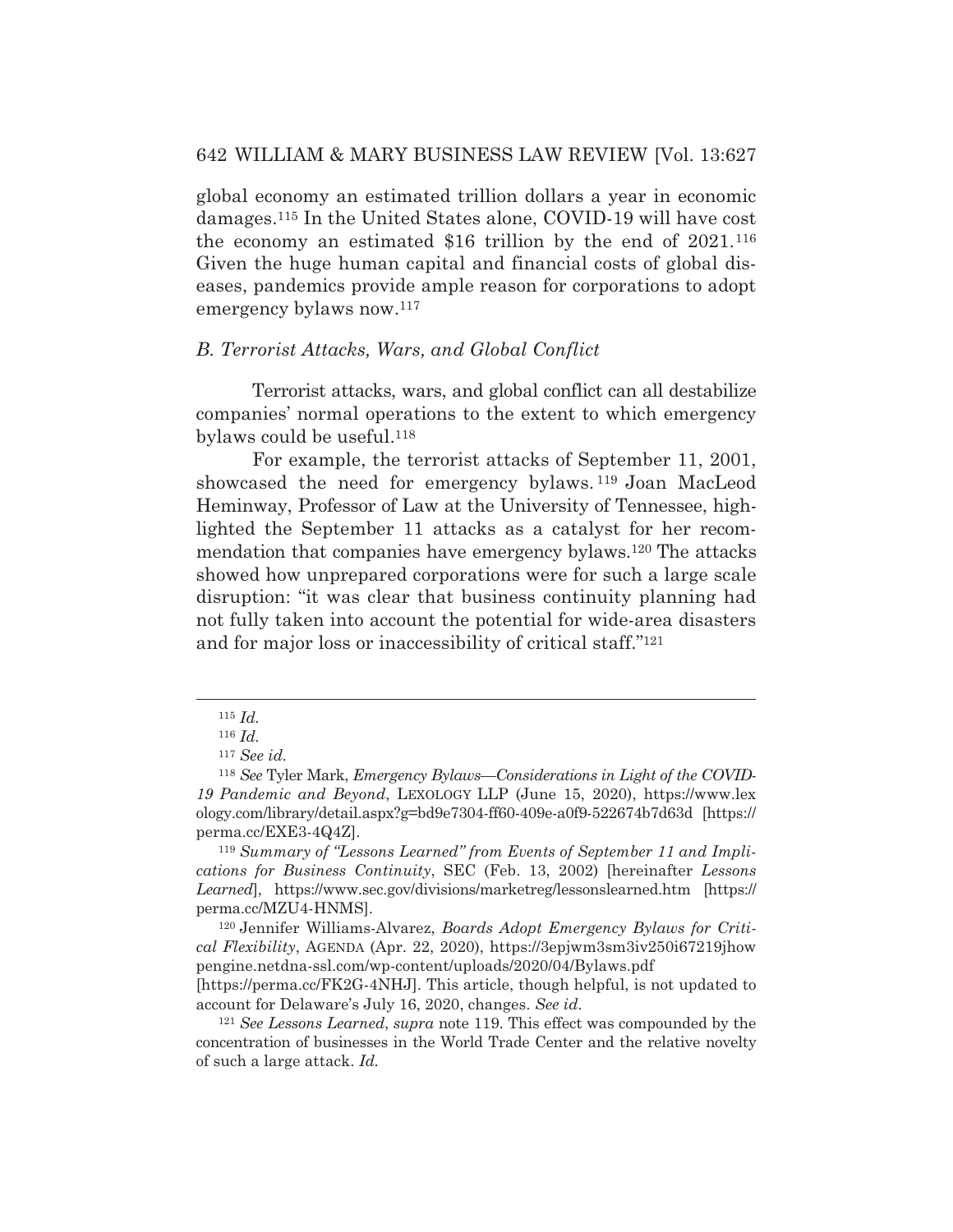More specifically, terrorist attacks like those on September 11 can disrupt communication, strand or isolate key employees, destroy essential physical capital and databases, and otherwise impede the regular course of a business.122 Emergency bylaws could ensure that corporations can maintain communications and operations during a terrorist attack of any scale.123 The same need for emergency bylaws also applies to attacks as a part of more formal warfare against the United States.124

 Global conflicts, whether or not the United States is directly affected, can also impact corporate operations.<sup>125</sup> Though most states' statutes account for the event of an attack on the United States, the Delaware statute, for example, also triggers emergency bylaws after an attack "on a locality in which the corporation conducts its business ... or during any nuclear or atomic disaster."126 This means that companies in some states could theoretically use their emergency bylaws to respond to emergencies in other countries in which the company operates.127

#### *C. Global Warming*

 Global warming has a variety of long-term consequences for human rights, the environment, and human infrastructure.<sup>128</sup> Economically, scientists predict that global warming will increasingly and negatively impact supply chains, availability of goods, and market stability due to extreme climate related events.129 Though these long-term economic effects are important considerations for

<sup>122</sup> Paul A. Argenti, *Crisis Communication: Lessons from 9/11*, HARV. BUS. REV. (Dec. 2002), https://hbr.org/2002/12/crisis-communication-lessons-from-911 [https://perma.cc/BB6R-4X2Z].

<sup>123</sup> *Id.*

<sup>124</sup> *See id.*

<sup>125</sup> *See, e.g.*, Kislaya Prasad, *The Fight Over Kashmir Has Business Consequences*, U.S. NEWS (Mar. 28, 2019, 5:42 PM), https://www.usnews.com/news /best-countries/articles/2019-03-28/commentary-how-business-thrive-in-times -of-international-conflict [https://perma.cc/3UYB-5RQU].

<sup>126</sup> DEL. CODE ANN. tit. 8, § 110(a) (West 2020).

<sup>127</sup> *See id.*

<sup>128</sup> *See* Fountain, *supra* note 11.

<sup>129</sup> U.S. GLOBAL CHANGE RESEARCH PROGRAM, FOURTH NATIONAL CLIMATE ASSESSMENT: IMPACT, RISKS, AND ADAPTATION IN THE UNITED STATES: REPORT-IN-BRIEF 107 (2018) [hereinafter CLIMATE ASSESSMENT].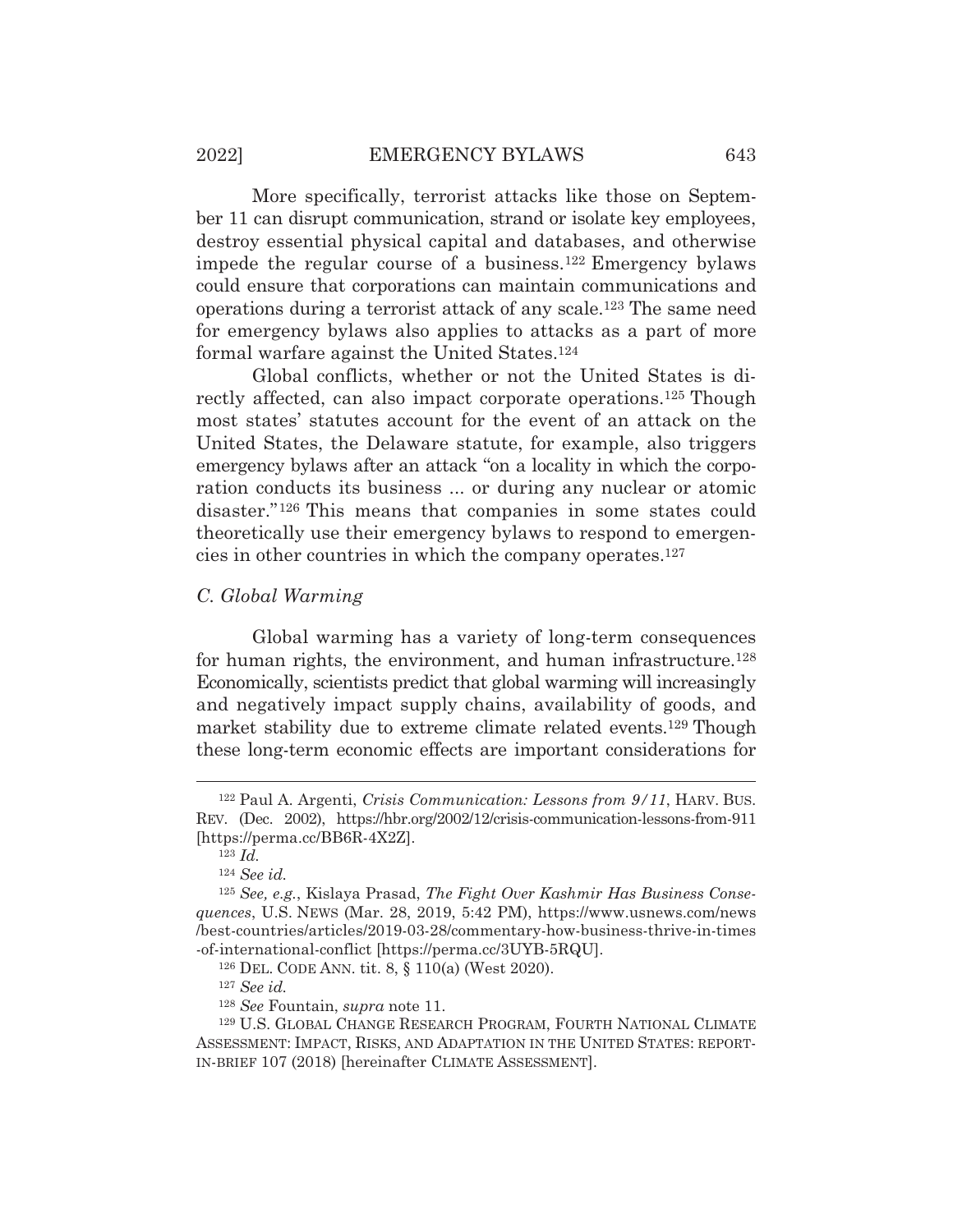businesses, the relevant effect of global warming for emergency bylaws is the growth of climate change related disasters.130

 Global warming is the phenomenon of rising average temperatures worldwide as a result of human activities, mostly fossil fuel burning.131 Human activities are estimated to have increased the global average temperature by about 1.8 degrees Fahrenheit since about 1850.132 The majority of this change occurred within the last seventy years, and the Intergovernmental Panel on Climate Change (IPCC) predicts that over the next 100 years, the average annual temperature could increase anywhere between 2.5 and 10 degrees Fahrenheit.133

 Global warming provides a host of logistical problems for countries and individuals, but for businesses considering emergency bylaws, the increased risk of disastrous events is the most important problem.134 Global warming can make wildfires worse, create more intense hurricanes and storms, and exacerbate droughts.135 All of these events could cause board members to become unavailable, prompting an "emergency" under the MBCA definition.136 These are also emergencies within Delaware's new definition, and so companies could want wider latitude in continuing operations during such events.<sup>137</sup>

 These events are also exacerbated by other factors and vary from region to region.138 In the Northeast, aging infrastructure is likely to be more vulnerable to storms and their resulting storm surges, high winds, and precipitation.139 Importantly, "[l]oss of public services affects the capacity of communities to function as administrative and economic centers and triggers disruptions of interconnected supply chains."140 The risk of incapacity in the

<sup>130</sup> *See infra* Section III.C.

<sup>131</sup> *Overview: Weather, Global Warming, and Climate Change*, NAT'L AERO-NAUTICS & SPACE ADMIN. (Dec. 16, 2020), https://climate.nasa.gov/resources /global-warming-vs-climate-change [https://perma.cc/X234-KDCJ].

<sup>132</sup> *Id.*

<sup>133</sup> *The Effects of Climate Change*, NAT'L AERONAUTICS & SPACE ADMIN. (Dec. 16, 2020), https://climate.nasa.gov/effects [https://perma.cc/TP7H-DC2M].

<sup>134</sup> *See* CLIMATE ASSESSMENT, *supra* note 129, at 12.

<sup>135</sup> Fountain, *supra* note 11**.**

<sup>136</sup> *See* REVISED MODEL BUS. CORP. ACT § 2.07(d) (AM. BAR ASS'N 2016).

<sup>137</sup> *See* DEL. CODE ANN. tit. 8, § 110(a) (West 2020).

<sup>138</sup> *See* CLIMATE ASSESSMENT, *supra* note 129, at 5.

<sup>139</sup> *Id.* at 118.

<sup>140</sup> *Id.*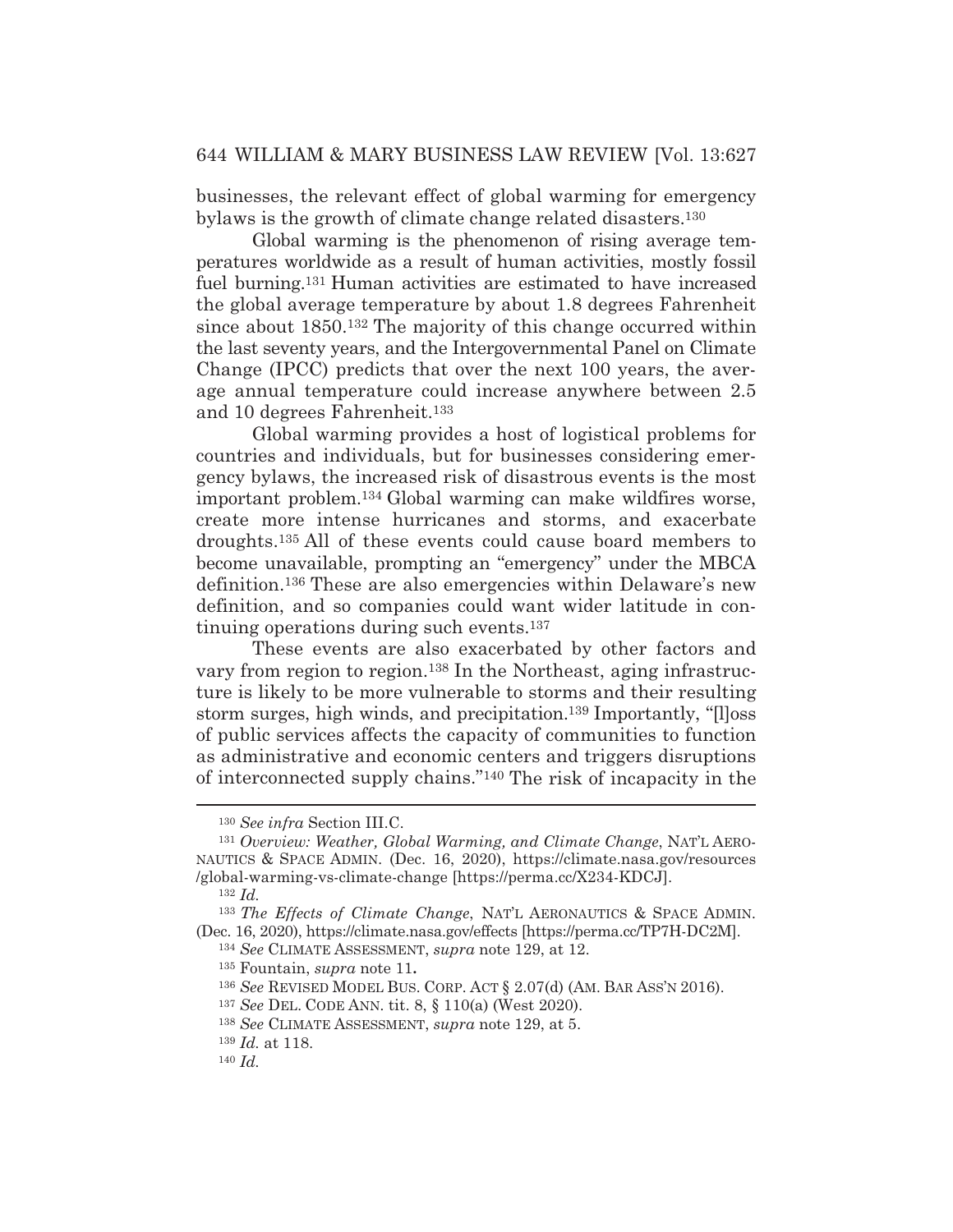major northeastern cities of Boston, Philadelphia, New York City, and Washington, D.C. could be disastrous for companies.141

 The Southeast and U.S. Caribbean are particularly vulnerable to heat waves, coastal flooding, and violent storms.142 The Midwest and Great Plains' roles as major suppliers of foodstuffs in the United States could be threatened by droughts and storms alike: By 2100, adapting storm water systems in the Midwest to accommodate the increasingly severe storms will cost an estimated \$500 million annually.143

 The Pacific Coast is already facing the impacts of global warming, with increasingly disastrous wildfires, landslides, droughts, heatwaves, and flooding.144 The impacts of these are felt by companies, especially insurers: wildfires in 2018 cost insurers an estimated \$20 billion in claims.145

 The winter storm in Texas and Oklahoma in February 2021 highlighted the vulnerabilities of infrastructure to extreme weather events.146 The winter storm, uncommon in Texas, paralyzed the power grid and ground the economy to a stand-still.147 For example, the storm halted one-third of American oil production.148 The experience of Texas is a warning sign for other states as to the consequences of infrastructure that is ill-adapted to extreme weather.149

 These emergency risks do not exist in isolation; all three are interconnected.150 Global warming can not only cripple economies but also exacerbate conflict; it also creates climate refugees who flee newly uninhabitable land151 and increases prices and competition

<sup>149</sup> *Id.*

<sup>150</sup> *See* CLIMATE ASSESSMENT, *supra* note 129, at 12.

<sup>141</sup> *See id.*

<sup>142</sup> *Id.* at 121, 127.

<sup>143</sup> *Id.* at 132, 137. 144 *Id.* at 145, 150.

<sup>145</sup> Timothy Rooks, *West Coast Fires Will Cost US Economy Dearly*, DEUTSCHE WELLE (Sept. 17, 2020), https://www.dw.com/en/economic-impact-california-wild fires-us-west-coast/a-54956210 [https://perma.cc/7PAC-F39P].

<sup>146</sup> Christopher Flavelle et al., *Texas Blackouts Point to Coast-to-Coast Crises Waiting to Happen*, N.Y. TIMES (Feb. 20, 2021), https://www.nytimes.com /2021/02/20/climate/united-states-infrastructure-storms.html [https://perma .cc/4ZX8-Z8M2].

<sup>147</sup> *Id.*

<sup>148</sup> *Id.*

<sup>151</sup> *Climate change and disaster displacement*, U.N. HIGH COMM'N FOR REFUGEES (Dec. 21, 2020), https://www.unhcr.org/en-us/climate-change-and-dis asters.html [https://perma.cc/JMT9-Q5KU].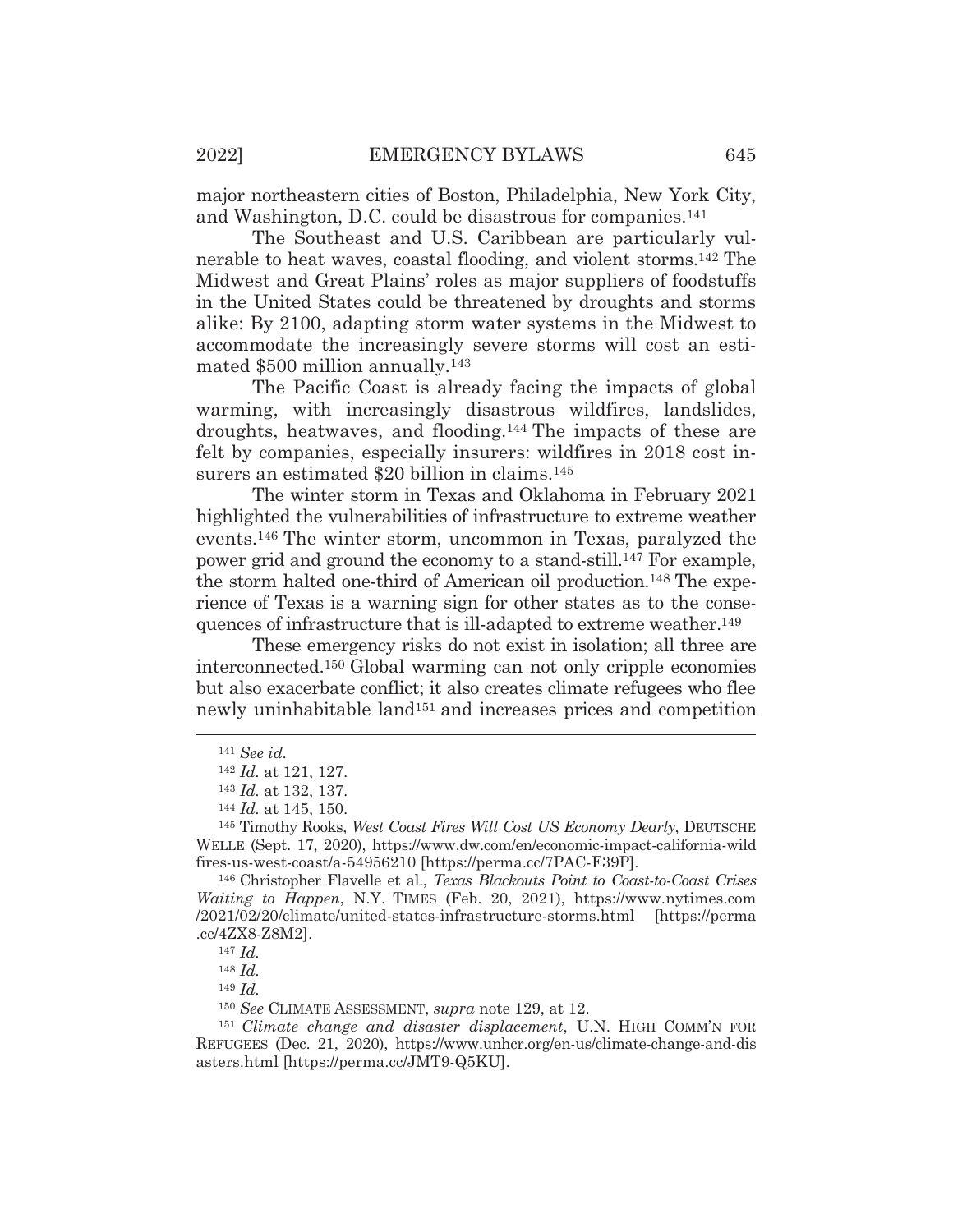for resources, both of which increase the likelihood of conflict.152 Climate change and its biological and human effects accelerate both the risk and spread of pandemics.153 Though research is limited by past pandemics, COVID-19 has also made peacekeeping efforts less likely to succeed and given governments an opportunity to tighten control, further aggravating global conflict.154

#### IV. CONCERNS ABOUT EMERGENCY BYLAW STATUTES

 Given the increasing need for emergency bylaw provisions, the MBCA and many states' statutes are inefficient at giving corporations much needed flexibility during an emergency.155

# *A. The Definition of "Emergency"*

 The definition of an emergency which the MBCA (and most states) uses includes the requirement that a quorum of a board is not readily convenable.156 This requirement is vague at best and has the potential to be unclear given that remote board

<sup>152</sup> CLIMATE ASSESSMENT, *supra* note 129, at 108 ("[C]limate variability has been shown to affect conflict through intermediate processes, including resource competition, commodity price shocks, and food insecurity.").

<sup>153</sup> IPBES WORKSHOP, *supra* note 113, at 6 ("Climate change has been implicated in disease emergence (e.g., tick-borne encephalitis in Scandinavia) and will likely cause substantial future pandemic risk by driving movement of people, wildlife, reservoirs, and vectors, and spread of their pathogens, in ways that lead to new contact among species.").

<sup>154</sup> Katariina Mustasilta, *The Effects of the Global COVID-19 Pandemic on Peace and Conflict*, INT'L PEACE INST. GLOB. OBSERVATORY (Oct. 23, 2020), https://theglobalobservatory.org/2020/10/effects-of-covid-19-pandemic-on-peace -conflict/ [https://perma.cc/7D5Z-PSDG] ("As global attention remains caught up in fighting the pandemic and the policy measures restricting the movement of people continue, both local and international peace efforts suffer .... Second, policy responses to the pandemic give opportunities to state and non-state actors alike to tighten or advance their power and undermine their opponents while leaving civilians more exposed and vulnerable to violence .... In multiple relatively peaceful countries as well, state actors have taken concerning steps that undermine human rights and threaten democratic institutions, using COVID-19 responses as a pretext."); *see also* Katariina Mustasilta, *From Bad to Worse? The Impact(s) of COVID-19 on Conflict Dynamics*, EUR. UNION INST. FOR SEC. STUD. (June 11, 2020), https://www.iss.europa.eu/content/bad-worse-impacts -covid-19-conflict-dynamics [https://perma.cc/Y827-2ZJ6].

<sup>155</sup> *See supra* Section V.B.

<sup>156</sup> REVISED MODEL BUS. CORP. ACT § 2.07(d) (AM. BAR ASS'N 2016).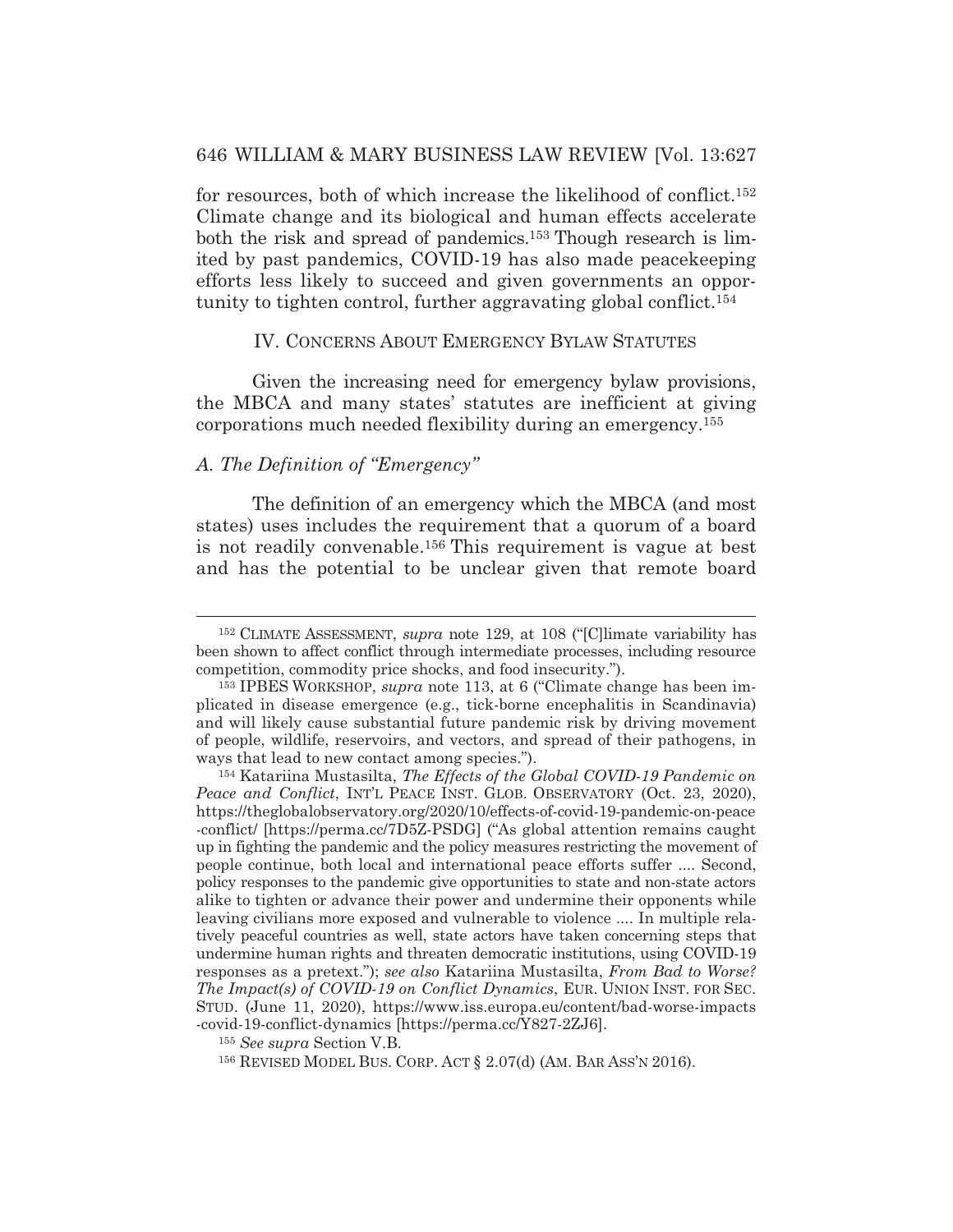meetings are now not uncommon.157 Nearly every state allows remote corporate board meetings (or at least is silent on the issue), ensuring that boards are ostensibly "convenable" in most situations.<sup>158</sup>

 The current MBCA definition seems to suggest that an emergency only exists if a quorum cannot be easily convened either because not enough directors are alive or because not enough are reachable by telephone or internet.159 While the inclusion of the adverb "readily" might water down the limiting nature of the statute, it still seems counterintuitive that the emergency definition would be so limiting in light of the rise of remote meetings, given the MBCA's intent that companies adopt emergency bylaws.160

#### *B. Shareholders' Rights*

 The risk of danger to shareholders' rights posed by emergency bylaws is out of the scope of this Note, but is important to mention. Emergency bylaws allow corporate officers to act with some impunity: those acting within emergency bylaws are shielded from liability so long as they act in good faith.161 Florida, for example, additionally says that no employee, director, or officer acting within the emergency bylaws can be liable for anything other than willful or intentional misconduct.162 Also important, emergency powers statutes, given by state law, are *not* subject to shareholder repeal or amendment, and so boards automatically

<sup>157</sup> *See COVID-19 Has Moved You to Virtual Board Meetings—Is That Even Legal?*, ONBOARD (Mar. 17, 2020), https://www.passageways.com/blog/covid-19 -has-moved-you-to-virtual-board-meetings-is-that-even-legal [https://perma.cc /UKB5-GTNQ].

<sup>158</sup> *Are Virtual Board and Committee Meetings Legal?*, ONBOARD, https:// www.passageways.com/board-portal/virtual-board-meetings-law?utm\_medium= Website&utm\_source=Social&utm\_campaign=Blog&utm\_term=blog&utm\_con tent=virtualmeetings1-blog-03172020 [https://perma.cc/G5FV-RTW3]. Though this source uses the title "virtual," it is important to note that board meetings by phone, for example, would suffice for a valid board meeting, as most states require simply that all participants can hear one another simultaneously. *Id.* "Remote" is therefore a more accurate term than "virtual," which implies the use of the Internet. *See id.* 

<sup>159</sup> *See* REVISED MODEL BUS. CORP. ACT § 2.07(d).

<sup>160</sup> *Id.* § 2.07 cmt.

<sup>161</sup> *Id.* § 2.07(c).

<sup>162</sup> FLA. STAT. ANN. § 607.0303 (West 2020).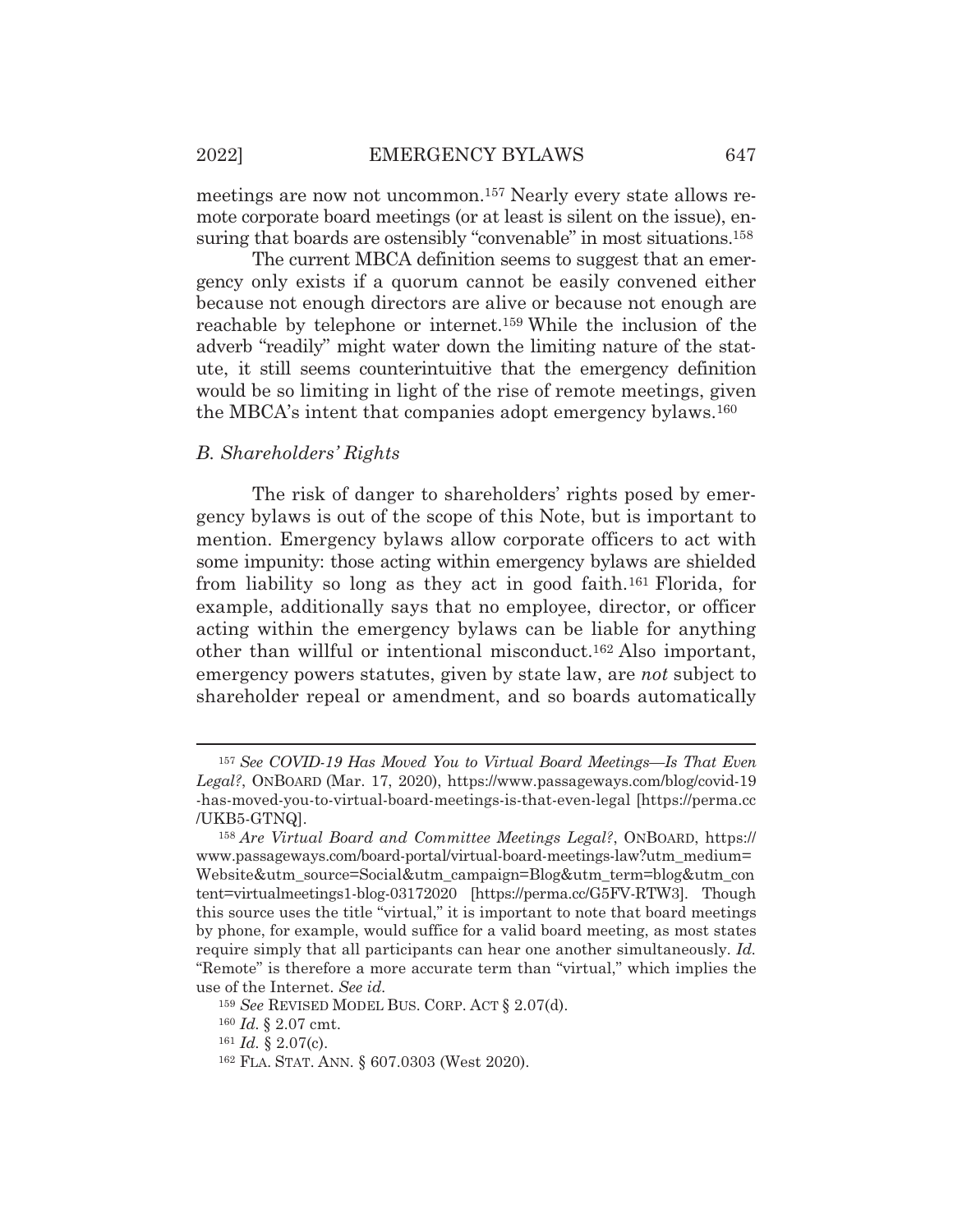have several delegated powers during an emergency with limited shareholder interference.163

 Additionally, shareholders can repeal or amend emergency bylaw provisions.164 However, shareholders may not understand the full power granted to the board during an emergency until an emergency has occurred, and at that point it may be difficult for shareholders to vote to repeal or amend the emergency bylaws.<sup>165</sup> This is due both to shareholders individually dealing with the ramifications of an emergency, as well as limits imposed by a remote shareholder meeting format.166

 Changed shareholders meetings, which may have to be held remotely due to an emergency situation, may limit shareholders' ability to directly confront the board about these emergency bylaw provisions, further hindering shareholders' rights.167 In 2020, more than 1,000 American companies conducted remote shareholder meetings, as compared to fewer than 300 in 2019.<sup>168</sup> This explosion was presumably due to COVID-19.169 The limitation of shareholder ability to address emergency bylaw provisions may be both because of a lack of face-to-face confrontation with the board, as well as the risk of the company potentially filtering presubmitted shareholder complaints.170 Also, Delaware's new requirement that companies need only file applicable change-of-location documents with the SEC to change to a remote meeting, then give notice

<sup>167</sup> *See id.*; Charles H. Friedrich, *Has Your Business Considered Holding a Virtual Remote Shareholder Meeting?*, SCARINCI HOLLENBECK (May 3, 2017), https://scarincihollenbeck.com/law-firm-insights/business-law/pros-cons-vir tual-shareholder-meeting [https://perma.cc/3SZT-33EC].

168 Peter Rasmussen, *Analysis: In-Person Annual Meetings 'Virtually' Vanish for 2020*, BLOOMBERG (May 11, 2020), https://news.bloomberglaw.com/bloom berg-law-analysis/analysis-in-person-annual-meetings-virtually-vanish-for-2020 [https://perma.cc/XPV5-QF4J].

<sup>163</sup> REVISED MODEL BUS. CORP. ACT § 3.03.

<sup>164</sup> *Id.* § 2.07(a).

<sup>165</sup> Note that methods for shareholder voting vary from company to company.

<sup>166</sup> *See* Nathan Sisodia, *Virtual Shareholder Meetings: Advantages, Disadvantages and Practical Considerations*, FED. SEC. L. SOURCE (Apr. 11, 2018), https://www.fedseclaw.com/2018/04/articles/general-business-news/virtual-share holder-meetings-advantages-disadvantages-and-practical-considerations [https:// perma.cc/XW7C-SZUE].

<sup>169</sup> *Id.*

<sup>170</sup> *See* Sisodia, *supra* note 166.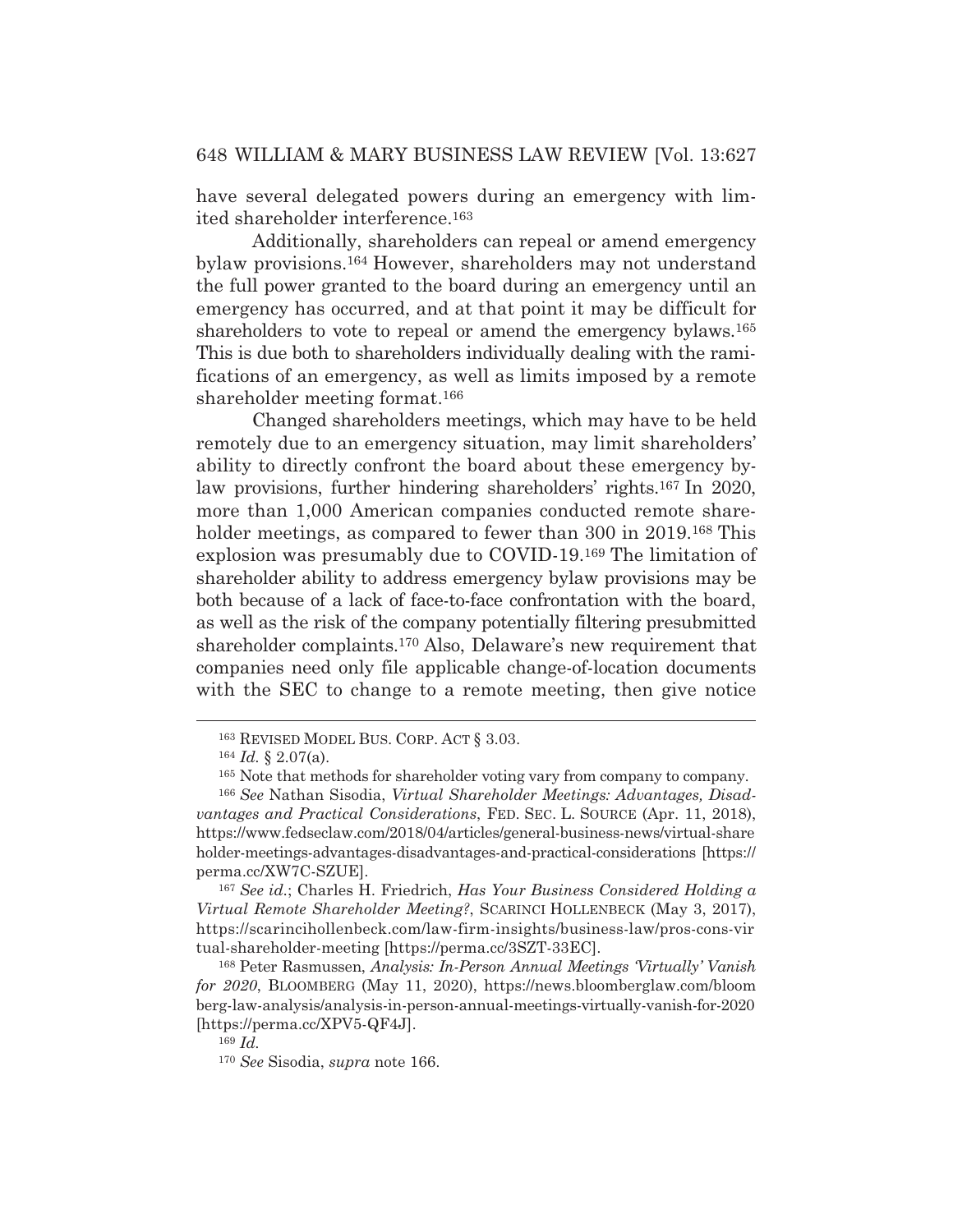"as soon as practicable thereafter" may cause very short notice of a remote meeting for shareholders.171

 Finally, once the board has acted in accordance with the bylaws, the good faith protections may make lawsuits regarding corporate action difficult.172

#### *C. Disclosure of Emergency Bylaw Operation*

 Shareholders' rights are also at risk given that regulation does not yet seem to contemplate emergency bylaws.173 Though shareholder rights can be drastically altered by the triggering of emergency bylaw statutes,<sup>174</sup> there is no specified disclosure required by the SEC for the *operation* of emergency bylaws, only for *adoption* of them.175 Some events as a result of the emergency or the triggering of the emergency bylaws may qualify under certain events in Form 8-K.176 This might include departure or appointment of certain offices (Item 5.02) for example, but there is no specific item which would necessitate that a company alert shareholders as to the operation of the emergency bylaws.<sup>177</sup> Item 5.03 ("Amendments to Articles of Incorporation or Bylaws") almost seems to be the right fit, but the triggering of emergency bylaws is not an amendment, only the original adoption of the provisions is.178 The best shareholders could hope for is that companies elect to alert them to the usage of emergency bylaws using Item 8.01 (Other Events).179 However, disclosure under Item 8.01 is entirely at a corporation's discretion.180 As it stands, it does not seem like emergency bylaw usage has raised any flags among shareholder advocates, but it is an important consideration moving forward.

<sup>171</sup> DEL. CODE ANN. tit. 8, § 110(i) (West 2020).

<sup>172</sup> See REVISED MODEL BUS. CORP. ACT § 2.07 (AM. BAR ASS'N 2016).

<sup>173</sup> *See* SEC, Form 8-K, Information to Be Included in the Report 17 [hereinafter SEC, Form 8-K].

<sup>174</sup> *See, e.g.*, Del. Code Ann. tit. 8, 110.

<sup>175</sup> *See* SEC, Form 8-K, *supra* note 173, at 17.

<sup>176</sup> *Id.* at 15.

<sup>177</sup> *Id.*

<sup>178</sup> *Id.* at 17.

<sup>179</sup> *Id.* at 21.

<sup>180</sup> *Id.*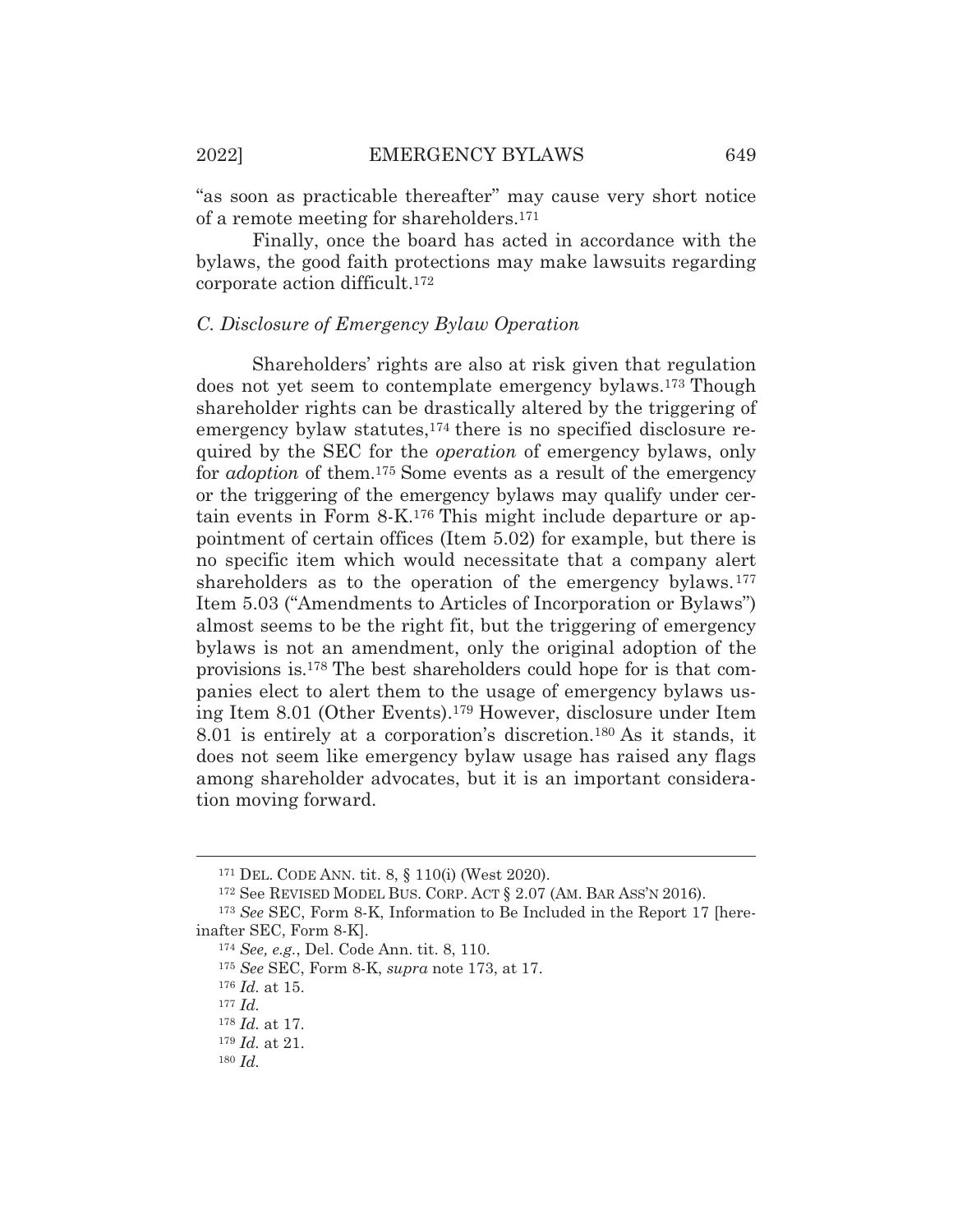# V. RECOMMENDATIONS FOR EMERGENCY BYLAW STATUTES

 State statutes should align more with Delaware's statute to allow for more corporate flexibility during emergencies.181 Companies simply should have emergency bylaws, and tailor them specifically to the company's needs and their geographic area's challenges.

#### *A. Recommendations for States*

 State statutes must be clarified to help corporations adopt and use effective emergency bylaws.182 Delaware's newly edited statute provides a model for other states: the elimination of the "readily convened for action" requirement allows for more flexibility in what counts as an emergency.<sup>183</sup> However, this broader definition of an emergency may come at the cost of shareholder rights, a discussion outside the scope of this Note.184 It also may allow corporations to trigger their emergency bylaws for any emergency in a locale where the business operates, a broad range of locations for many corporations.<sup>185</sup>

 With the definition of an emergency expanding, the MBCA 128 provision that emergency bylaws are subject to repeal by shareholders becomes an even more important check on corporate power.186

 States may have some incentive to adapt their corporate codes to more closely resemble Delaware's.187 In fact, there is an established history of other states adopting Delaware's corporate

<sup>181</sup> *See* DEL. CODE ANN. tit. 8, § 110(a) (West 2020).

<sup>182</sup> *See* Anne Anderson et al., *How State Competition for Corporate Charters Has Changed the Delaware Effect*, COLUM. L. SCH. BLOG ON CORPS. & THE CAP. MKT. (Oct. 16, 2017), https://clsbluesky.law.columbia.edu/2017/10/16 /how-state-competition-for-corporate-charters-has-changed-the-delaware-effect/ [https://perma.cc/Z5K4-F6T8].

<sup>183</sup> *See supra* notes 46–54 and accompanying text.

<sup>184</sup> *See supra* Section IV.B.

<sup>185</sup> *See supra* notes 126–28 and accompanying text.

<sup>186</sup> *See* REVISED MODEL BUS. CORP. ACT § 2.07(a) (AM. BAR ASS'N 2016).

<sup>187</sup> *See* Anderson et al., *supra* note 182.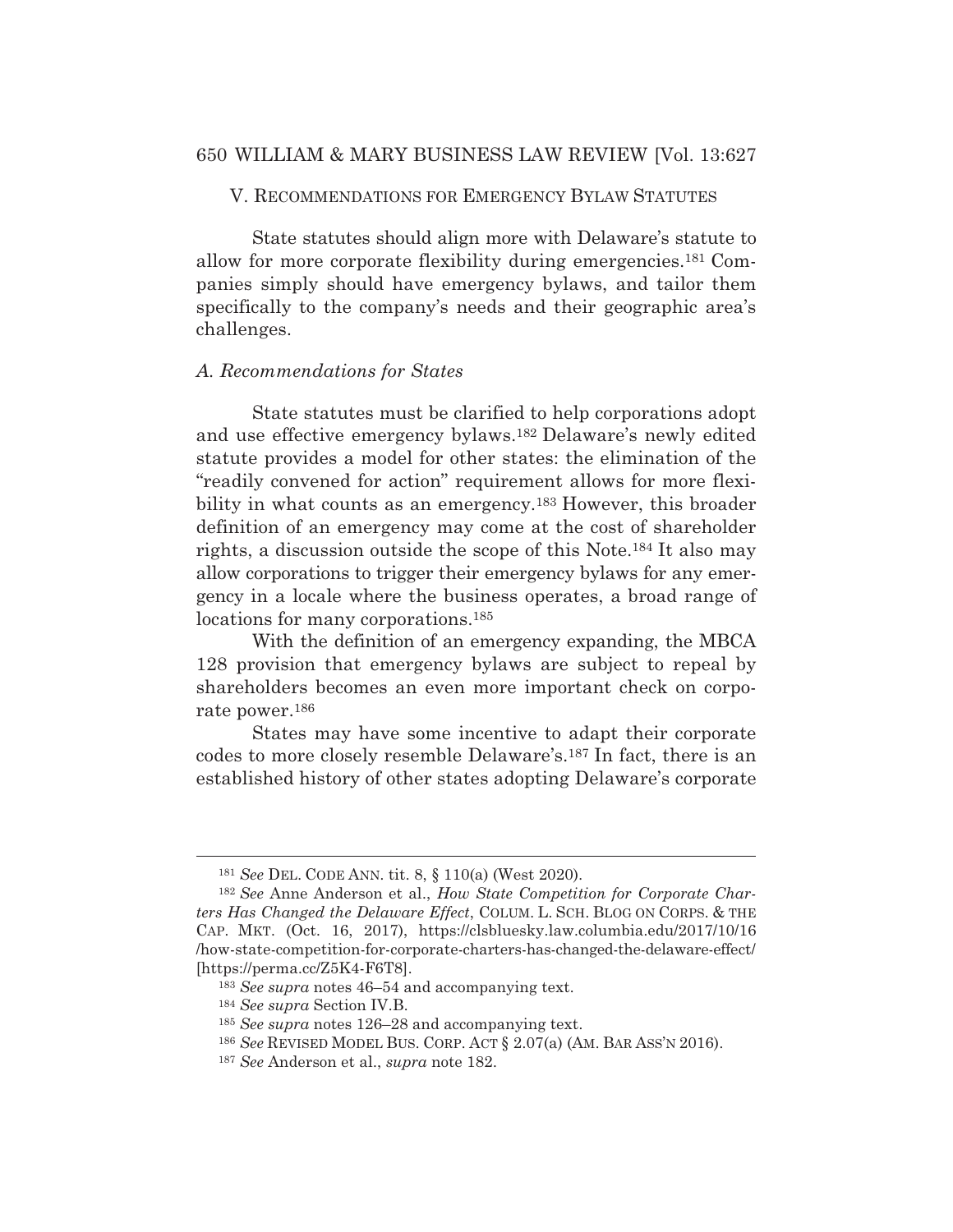code changes.188 Even minute changes in corporate power can be important as states attempt to lure company incorporation away from Delaware with corporation friendly policies.189

#### *B. Recommendations for Corporations*

 Corporations' best course of action regarding emergency bylaws is to have them. A majority of corporations do not have emergency bylaws.190 While emergency bylaw provisions may be more common in the financial services industry, every industry could benefit from their inclusion.191 Only about one-fifth of S&P 500 corporations have emergency bylaw provisions, though this number is not current given the challenge of COVID-19.<sup>192</sup> Given the advantage that emergency bylaws give to boards during emergencies, the companies with these provisions have an advantage over companies who do not.193 To stay competitive in an emergency and to ensure continuing of operations, more companies should adopt these provisions.194

 MasterCard, for example, adopted emergency bylaws in response to COVID-19.195 The changes allowed board members to call meetings "by any feasible means" and to invite only whoever can be reasonably reached, as well as allowing any present director to constitute a quorum.196

<sup>188</sup> *See* Brian Buckley, *So You Think Washington Is A Delaware State? Debunking the Myth that Washington Follows Delaware on Issues of Corporate Law*, CORP. AND SEC NEWSL. 1; William E. Foster, *The (Limited) Allure of Delaware*, ARK. L. NOTES (Aug. 13, 2013), http://media.law.uark.edu/arklaw notes/2013/08/13/the-limited-allure-of-delaware [https://perma.cc/J9YQ-732W]. Many other states also use Delaware's Court of Chancery opinions as persuasive authority in their own corporate cases. Buckley, *supra* note 188, at 1.

<sup>189</sup> *See* Anderson et al., *supra* note 182.

<sup>190</sup> Mark, *supra* note 118.

<sup>191</sup> *Leadership Resiliency in an Emergency*, SIDLEY (Apr. 8, 2020), https:// www.sidley.com/en/insights/newsupdates/2020/04/leadership-resiliency-in-an -emergency [https://perma.cc/WA5C-GJ9M]. Note that this law firm memo, though helpful, is not updated with the Delaware Corporate Code's July 16, 2020, changes.

<sup>192</sup> Mark, *supra* note 118.

<sup>193</sup> *See supra* Part I.

<sup>194</sup> *See supra* Part I.

<sup>195</sup> *See* Williams-Alvarez, *supra* note 120.

<sup>196</sup> *See id.*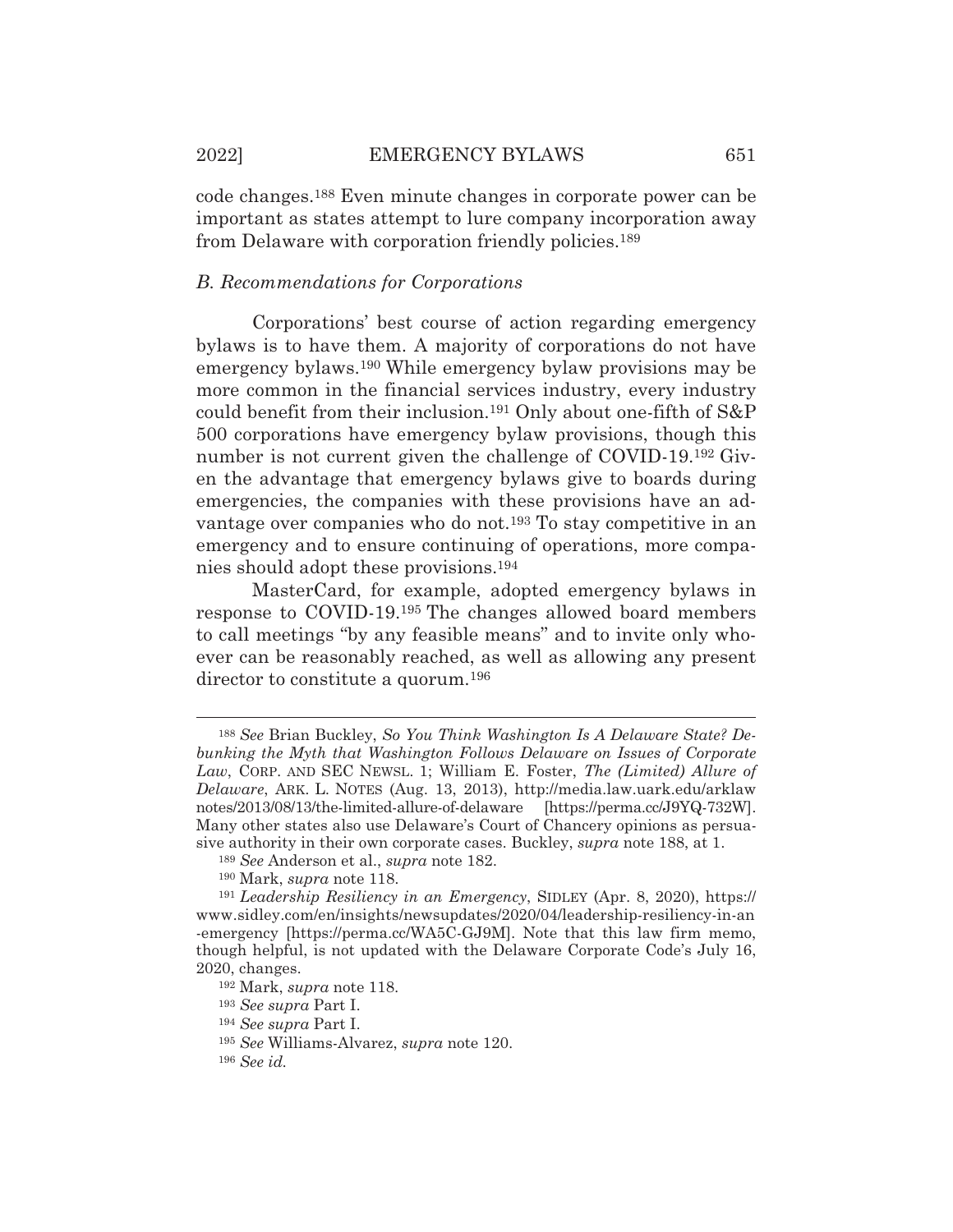Companies should be careful with their provisions, especially ones beyond those enumerated in state statutes.197 Companies should tailor them to their regional and corporate needs.198 "For boards, there's risk when adopting these provisions in not thinking through the process carefully enough ... care should be devoted to looking at how [emergency bylaws] will play out in an emergency."199 Though the risks of poorly drafted emergency bylaws are not clear, as there is so little precedent, Joan MacLeod Heminway, Professor of Law at the University of Tennessee, puts it most succinctly: "In not adopting [emergency bylaws], the risks are pretty obvious."200

#### **CONCLUSION**

 Emergency bylaws are a powerful tool for boards to continue operations during an emergency. The MBCA provides one guide for how states can write their emergency bylaws and powers statutes, and many states use the MBCA.201 However, the MBCA's definition of "emergency" is limited to catastrophes during which a quorum of the board cannot be readily assembled, a potentially confusing definition especially given the rise of remote board meetings.202

 Some states have adopted their own emergency bylaws and powers statutes,203 with Delaware notably changing its statute to account for challenges posed by COVID-19 and eliminating the "cannot be readily assembled" language of the MBCA's emergency definition. 204 Delaware's change should be a model for other states to follow and can clarify the definition of "emergency."205

 While COVID-19 has shown the need for emergency bylaw adoption, it is by no means the only emergency which has arisen or will arise necessitating emergency bylaws.206 Future

<sup>200</sup> *Id.*

<sup>197</sup> *See id.* 

<sup>198</sup> *See id.* 

<sup>199</sup> *See id.* 

<sup>201</sup> *See supra* Part I.

<sup>202</sup> *See supra* Section IV.A.

<sup>203</sup> *See supra* Section II.A.

<sup>204</sup> *See supra* Section II.A.

<sup>205</sup> *See supra* Section II.A.

<sup>206</sup> *See supra* Part III.